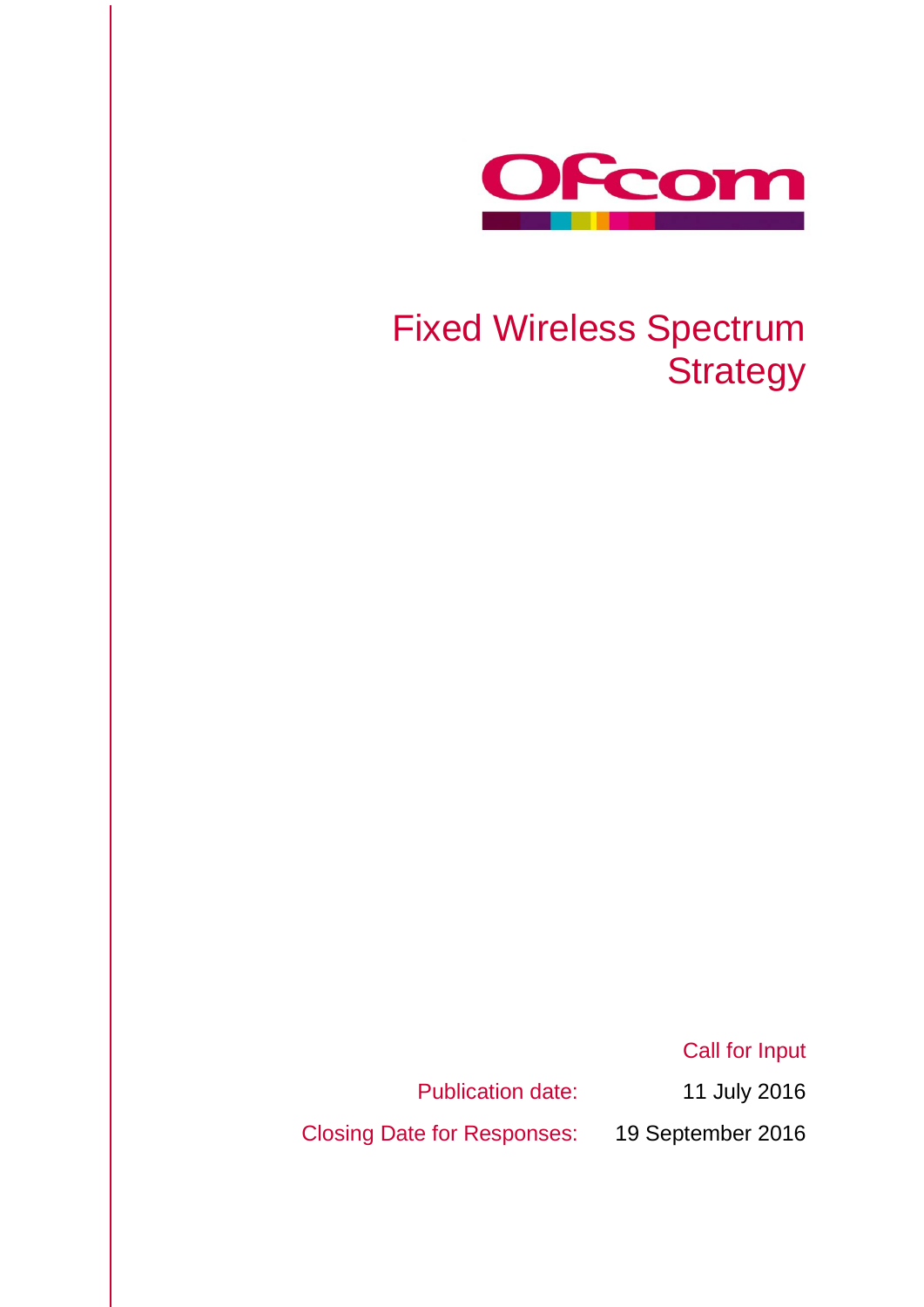# About this document

This Call for Input is asking stakeholders for their input and initial views on a strategic review of spectrum used by fixed wireless services.

Fixed wireless services are wireless links which operate between two or more fixed points and support various data-heavy applications – including backhaul services for mobile network operators, high-frequency trading and utilities.

This call for input is part of a phased review, and will support Ofcom's wider future spectrum management policies, taking account of market trends and technology changes.

Ofcom is keen to develop a deeper understanding of current usage, as well as how technologies, supply and demand are likely to develop.

Responses will help inform Ofcom's strategy, future spectrum policy decisions and the prioritisation of work related to fixed wireless services.

The closing date for responses is 19 September.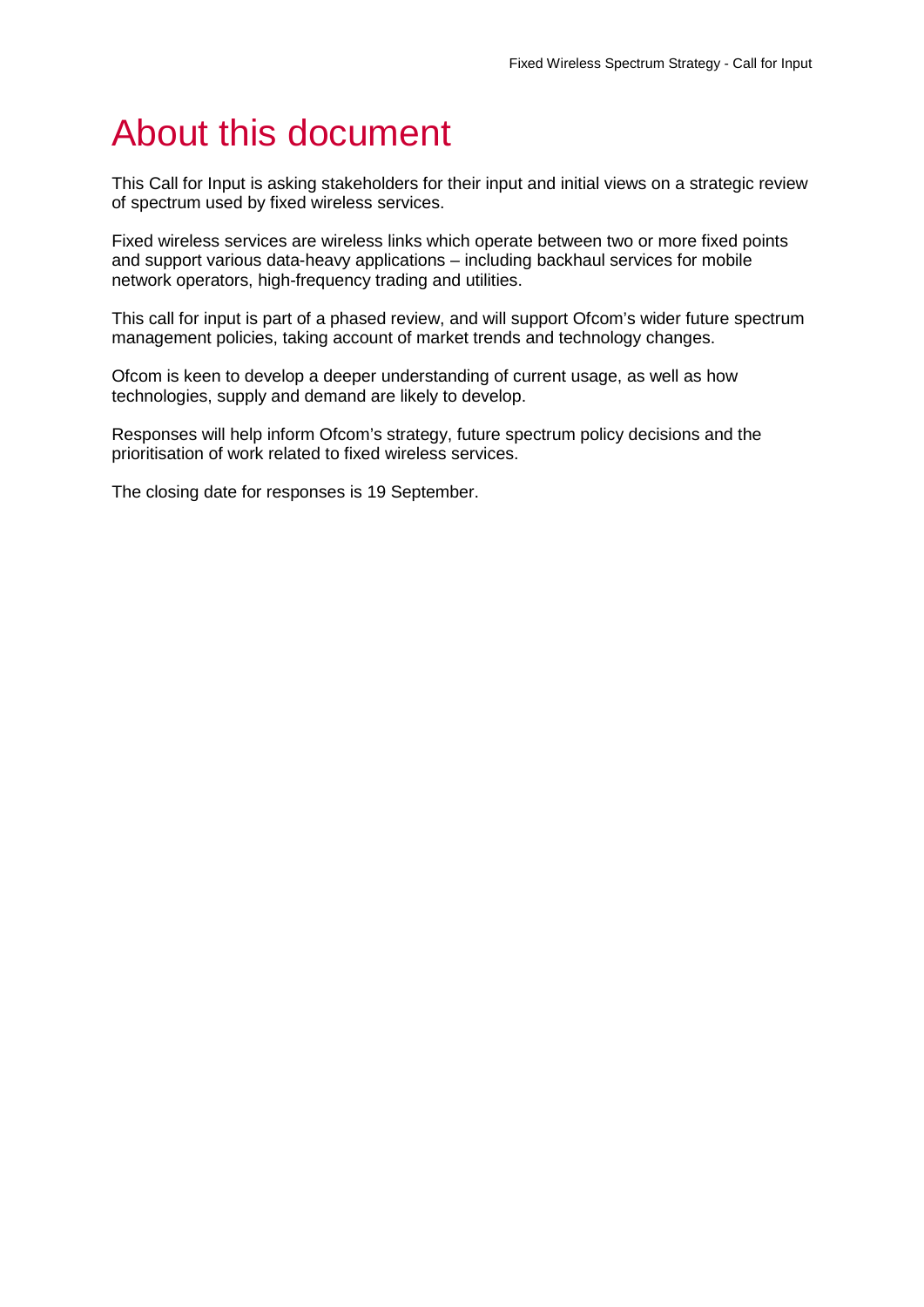# **Contents**

| <b>Section</b> |                                   | Page |
|----------------|-----------------------------------|------|
| $\mathbf 1$    | Purpose of the Strategic Review   | 1    |
| $\overline{2}$ | This Call for Input               | 9    |
| 3              | Next steps                        | 21   |
| Annex          |                                   | Page |
| 1              | Responding to this consultation   | 22   |
| 2              | Ofcom's consultation principles   | 24   |
| 3              | Consultation response cover sheet | 25   |
| 4              | Consultation questions            | 27   |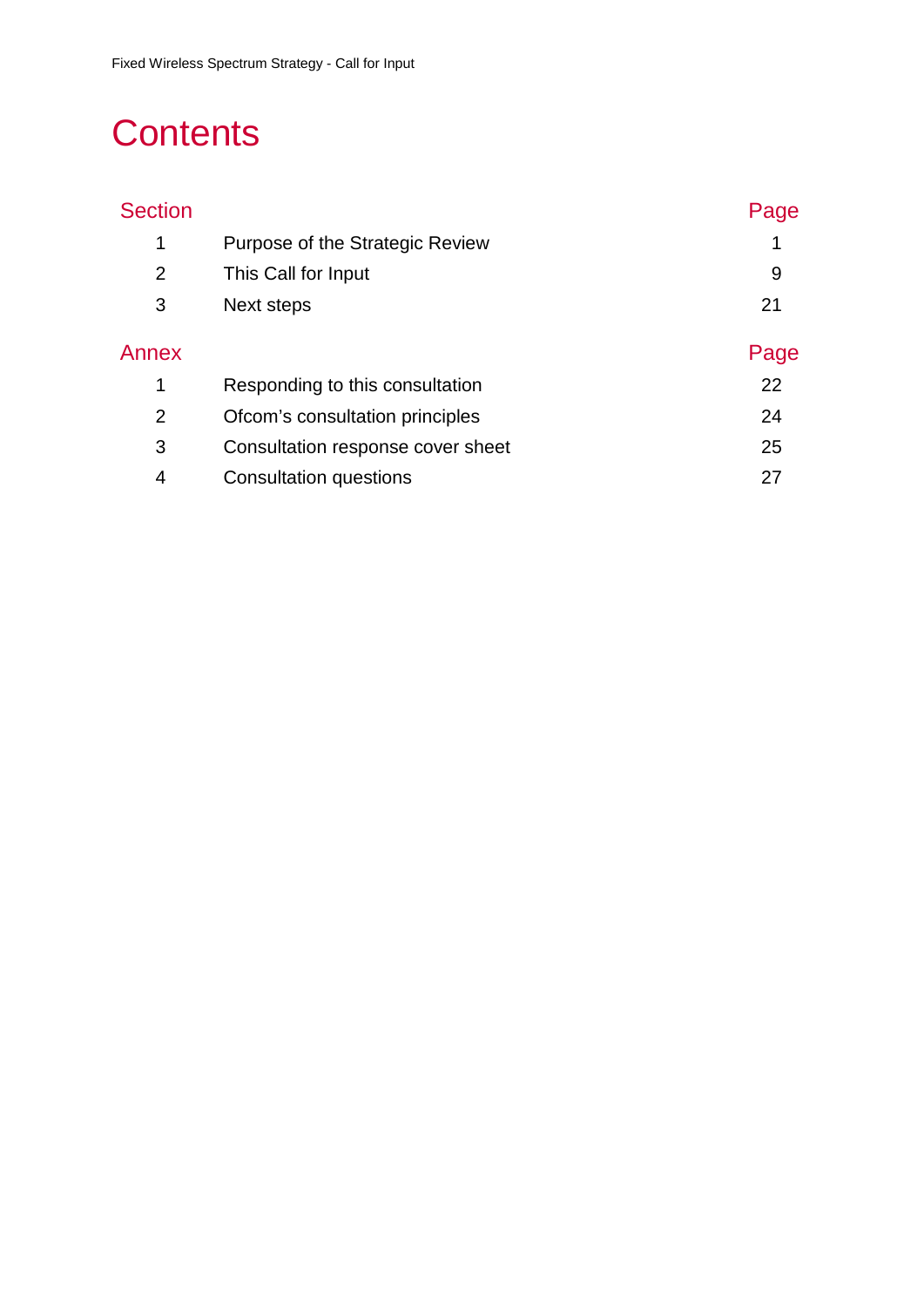## **Section 1**

# <span id="page-3-0"></span>Purpose of the Strategic Review

## **Introduction**

- 1.1 The objective of the review is to develop our long term strategy for the Fixed Service sector. This will inform our wider future spectrum management policies in light of market, technology and international changes. The review aims to:
	- i) further our understanding of the benefits that the Fixed Service delivers to citizens and consumers by refining our understanding of the different uses and applications provided within the Fixed Service;
	- ii) improve our understanding of the market and technology trends affecting future demand for these uses; and
	- iii) ensure we continue to be responsive to international developments affecting this sector as well as linkages with other key projects such as the Mobile Data  $Strategy<sup>1</sup> (MDS).$  $Strategy<sup>1</sup> (MDS).$  $Strategy<sup>1</sup> (MDS).$
- 1.2 The Fixed Service in the context of the review refers to fixed wireless services delivered by fixed wireless links used to convey voice or data traffic between specified geographic locations. Such links provide an alternative or a complement to other transmission media such as copper cables or fibre and are used for a variety of applications, including backhaul provision for mobile network base stations; distributing TV signals from studios to broadcast transmitter sites; providing direct voice or data connections to end users (leased lines) and connecting nodes within private or corporate communication networks.
- 1.3 It is important that we conduct a review of this sector in order to continue to provide a clear regulatory environment for the Fixed Service in the UK. This is particularly important at the current time given the fast pace of technology development, the changing wireless landscape and the surges in data capacity requirements being predicted for both access and backhaul networks. This document details the developments that have led to the need to review this sector now and defines our approach.
- 1.4 The review will look forward over the medium to longer term (next  $5 10$  years)<sup>[2](#page-3-2)</sup>. while also taking into account any shorter term policy initiatives. This Call for Input is the first step in the review. We invite stakeholders to present information and evidenced views to help us understand the current use and likely future demand, technology changes, and their impact on spectrum within the Fixed Service sector. This is to help us determine the scope and scale of the policy issues that might be addressed in due course. We also draw stakeholders' attention to issues that we believe require attention in the near term.

 $\overline{a}$ 

<span id="page-3-2"></span><span id="page-3-1"></span> $\frac{1}{2}$  <http://stakeholders.ofcom.org.uk/consultations/mobile-data-strategy/><br> $\frac{2}{2}$  Our Spectrum Management Strategy in 2014 also made specific reference to sectors which will require on-going regulatory attention and specific regulatory action at times over the next 10 years.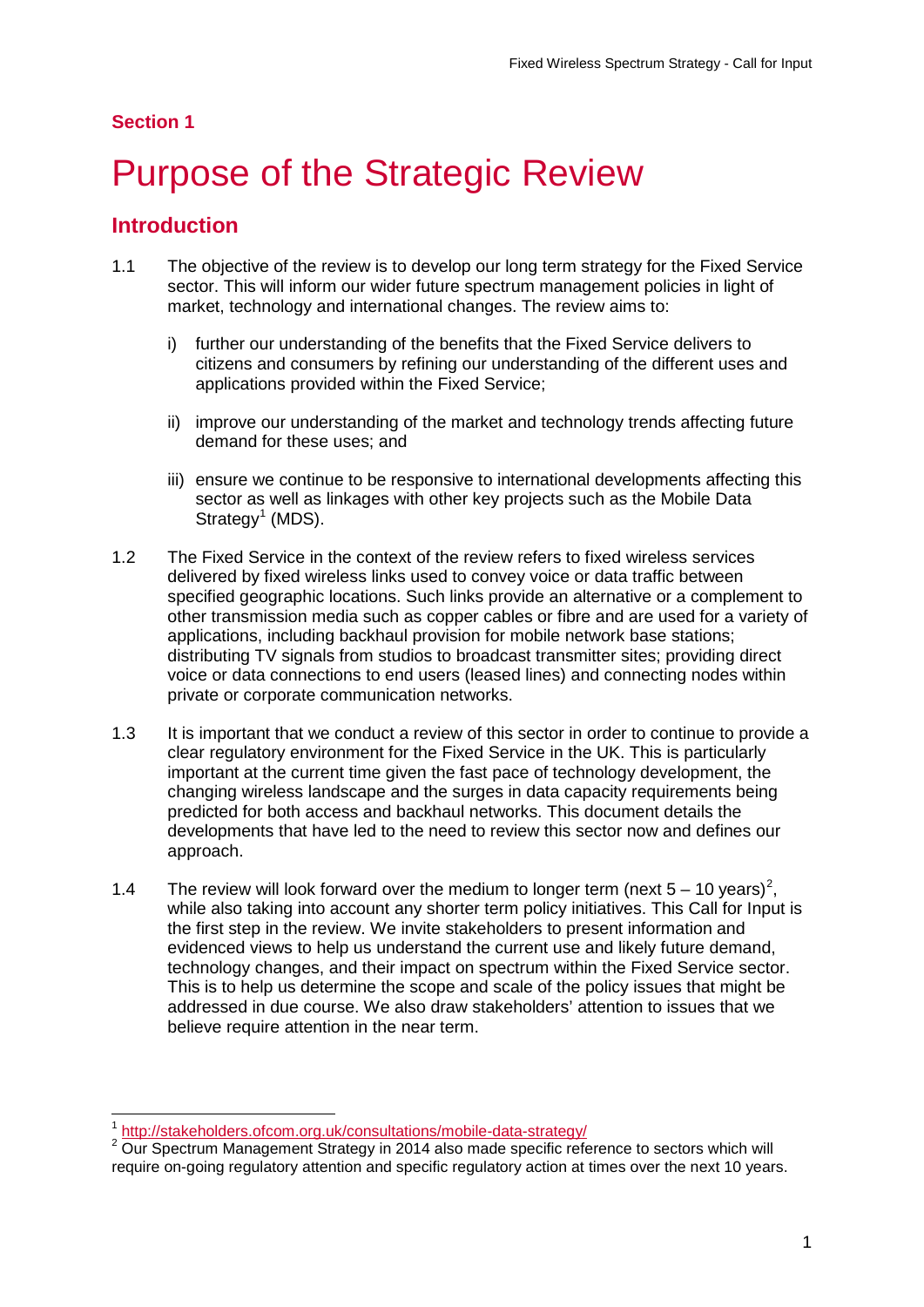# **Why we are conducting the review now**

The Spectrum Review<sup>[3](#page-4-0)</sup> of Fixed Services, carried out in 2012, focused on the way the spectrum was managed and considered whether any change was required in bands used by the Fixed Service. It therefore largely focussed on bands managed by Ofcom<sup>[4](#page-4-1)</sup>. Since this review, there have been a number of technology, market and international developments and we consider that a strategic review of this sector is appropriate now. We highlight below, those developments with the potential to significantly impact the Fixed Service use in the UK.

| <b>Growing consumer demand</b><br>for mobile broadband <sup>5</sup> ,<br>greater capacity and better<br>coverage leading to<br>an increased demand for<br>backhaul capacity.                  | Mobile data traffic has been growing rapidly, at<br>around 60% <sup>6</sup> per year, and we believe growth will<br>continue into the future, spurred by increasing use<br>of high bandwidth applications (such as video<br>streaming) and technology developments such as<br>$5G7$ .                                                                                                                                                                                                                                     |  |
|-----------------------------------------------------------------------------------------------------------------------------------------------------------------------------------------------|---------------------------------------------------------------------------------------------------------------------------------------------------------------------------------------------------------------------------------------------------------------------------------------------------------------------------------------------------------------------------------------------------------------------------------------------------------------------------------------------------------------------------|--|
|                                                                                                                                                                                               | The demand for wireless backhaul to support 5G<br>and how this can best be managed also needs to<br>be considered. Currently, the majority of fixed<br>wireless links in the UK are used to support mobile<br>services and therefore an increasing demand for<br>mobile broadband will directly impact the Fixed<br>Service sector. This has two main aspects:<br>An increasing requirement for capacity in the<br>i)<br>wireless backhaul part of the network.<br>An increasing future requirement for additional<br>ii) |  |
|                                                                                                                                                                                               | spectrum for the access part of the network, in<br>particular, in bands that are currently used for<br>the Fixed Service.                                                                                                                                                                                                                                                                                                                                                                                                 |  |
| <b>Our Spectrum Management</b><br>Strategy <sup>8</sup> identified areas of<br>significance to the Fixed<br>Service sector which may<br>require on-going regulatory<br>attention and specific | Since our last sector review in 2012, Ofcom<br>published a revised spectrum management<br>strategy for the next ten years, which identified the<br>following areas of impact on the use of fixed<br>wireless links:                                                                                                                                                                                                                                                                                                       |  |
| regulatory action at times over<br>the next 10 years.                                                                                                                                         | Mergers between mobile network operators<br>$\bullet$<br>(MNO) and increasing infrastructure sharing,<br>may result in a reduction in the number of fixed<br>wireless links required to macrocells but could                                                                                                                                                                                                                                                                                                              |  |

<sup>&</sup>lt;sup>3</sup> <http://stakeholders.ofcom.org.uk/consultations/spectrum-review/>  $\overline{a}$ 

<span id="page-4-1"></span><span id="page-4-0"></span><sup>4</sup> Section 4.18 http://stakeholders.ofcom.org.uk/binaries/consultations/spectrum-management-<br>strategy/annexes/Spectrum\_attribution\_metrics.pdf

<span id="page-4-3"></span><span id="page-4-2"></span><sup>&</sup>lt;sup>5</sup> <http://stakeholders.ofcom.org.uk/consultations/mobile-data-strategy/><br><sup>6</sup> See *Smartphone Cities*, March 2016, <u>http://stakeholders.ofcom.org.uk/market-data-</u> [research/other/telecoms-research/broadband-speeds/smartphone-cities,](http://stakeholders.ofcom.org.uk/market-data-research/other/telecoms-research/broadband-speeds/smartphone-cities) and *The Communications Market 2015 (August)*, [http://stakeholders.ofcom.org.uk/market-data-research/market-](http://stakeholders.ofcom.org.uk/market-data-research/market-data/communications-market-reports/cmr15/)

<span id="page-4-5"></span><span id="page-4-4"></span> $\frac{7}{8}$  Fifth generation mobile phone standards and technology  $\frac{8 \text{ http://stakeholders.ofcom.org.uk/consultations/spectrum-management-strategy/statement/}{8}$  $\frac{8 \text{ http://stakeholders.ofcom.org.uk/consultations/spectrum-management-strategy/statement/}{8}$  $\frac{8 \text{ http://stakeholders.ofcom.org.uk/consultations/spectrum-management-strategy/statement/}{8}$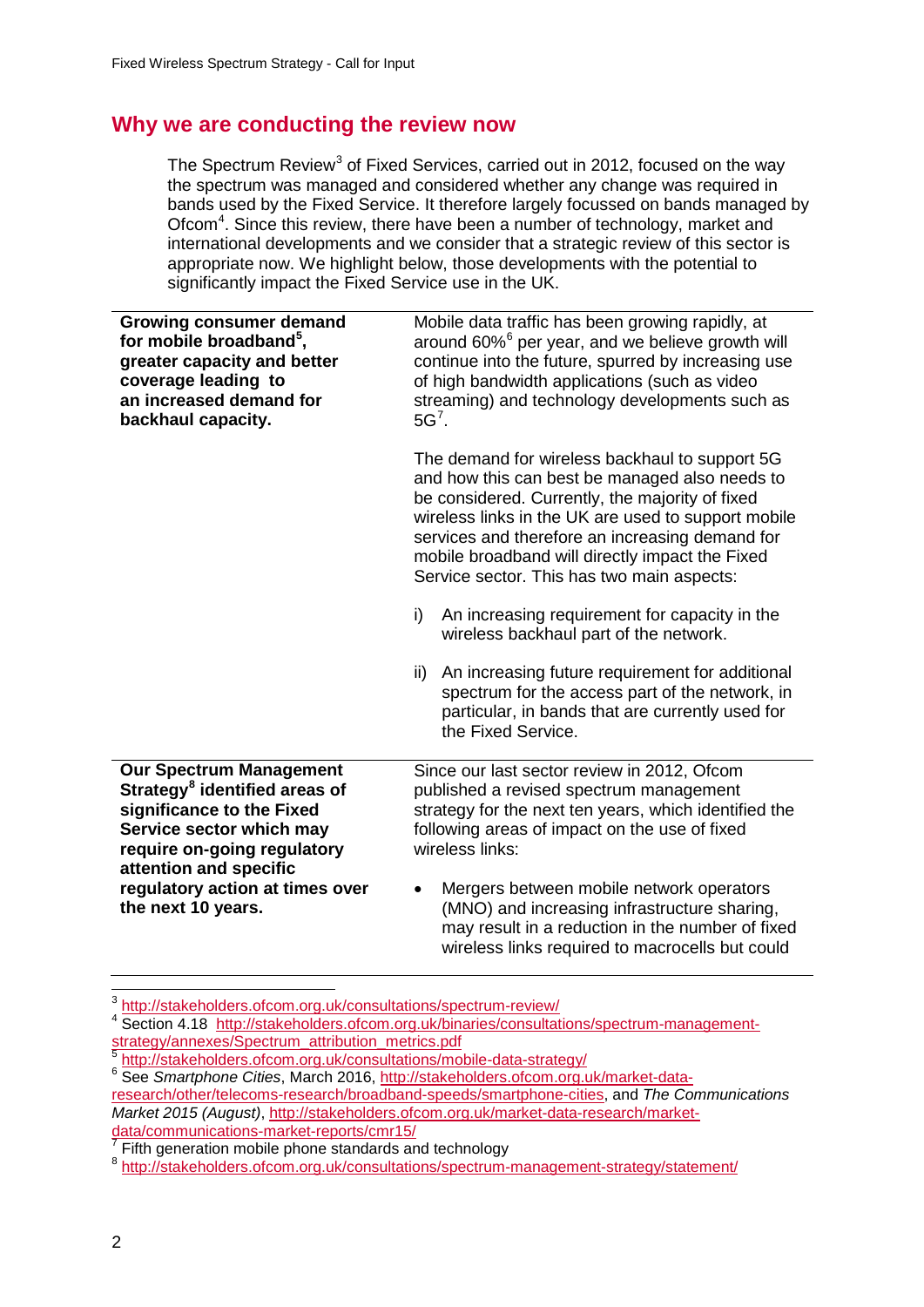|                                                                                                                                                                                                         | increase capacity requirements along<br>consolidated routes.                                                                                                                                                                                                                                                                                                                                                                                                                                                                                                                                                                                                                                                                                                                                                                                                                                           |
|---------------------------------------------------------------------------------------------------------------------------------------------------------------------------------------------------------|--------------------------------------------------------------------------------------------------------------------------------------------------------------------------------------------------------------------------------------------------------------------------------------------------------------------------------------------------------------------------------------------------------------------------------------------------------------------------------------------------------------------------------------------------------------------------------------------------------------------------------------------------------------------------------------------------------------------------------------------------------------------------------------------------------------------------------------------------------------------------------------------------------|
|                                                                                                                                                                                                         | The increase in the deployment of localised,<br>high capacity small cells could raise demand for<br>millimetre wave spectrum for fixed wireless<br>links at frequencies above 60 GHz, particularly<br>in urban areas.                                                                                                                                                                                                                                                                                                                                                                                                                                                                                                                                                                                                                                                                                  |
| <b>Strategic Review of Digital</b><br><b>Communications (DCR)<sup>9</sup></b><br>includes a major shift to<br>promote new fibre networks,<br>using BT's infrastructure.                                 | In February 2016, Ofcom published its interim<br>conclusions on the DCR and the next steps to<br>implement our strategy. One of the strategies is to<br>promote large-scale investment in more fibre by<br>allowing BT's competitors easier access to lay their<br>own fibre cables in BT's infrastructure of<br>underground cable ducts and along its telegraph<br>poles ("duct and pole access"). Improved access to<br>fibre would increase attractiveness of fibre for<br>future mobile backhaul solutions and reduce<br>reliance on fixed wireless links.                                                                                                                                                                                                                                                                                                                                         |
| Specific sectoral changes and<br>international developments.<br>There are a large number of<br>users of fixed wireless links in<br>the UK and each user type has<br>different spectrum<br>requirements. | We highlight some specific sectoral and<br>international developments below:<br>The outcome of WRC-15 <sup>10</sup> resulted in the<br>$\bullet$<br>identification of the 1492-1518 MHz band for<br>IMT <sup>11</sup> (currently used by fixed wireless links in<br>the UK) as well as the need to identify<br>additional spectrum for IMT/5G. Eight out of the<br>eleven bands identified for study for 5G are<br>currently used for Fixed Service applications in<br>the UK. This includes five <sup>12</sup> Fixed Service<br>bands managed by Ofcom and three <sup>13</sup> bands<br>that have been awarded. In addition to the<br>identification of spectrum to be studied for IMT,<br>there are a number of other WRC-19 Agenda<br>items that involve sharing studies between<br>Fixed Service bands with other services that<br>may impact on future availability of Fixed<br>Service spectrum. |
|                                                                                                                                                                                                         | New Fixed Service bands 'W band' (92 - 114.5)                                                                                                                                                                                                                                                                                                                                                                                                                                                                                                                                                                                                                                                                                                                                                                                                                                                          |

9 <http://stakeholders.ofcom.org.uk/telecoms/policy/digital-comms-review/>

 $\overline{a}$ 

<span id="page-5-1"></span><span id="page-5-0"></span><sup>&</sup>lt;sup>10</sup> World radiocommunication conferences (WRC) are held every three to four years. It is the job of WRC to review, and, if necessary, revise the [Radio Regulations,](http://www.itu.int/pub/R-REG-RR/en) the international treaty governing the use of the radio-frequency spectrum and the geostationary-satellite and non-geostationary-satellite orbits

<span id="page-5-2"></span><sup>&</sup>lt;sup>11</sup> International Mobile Telecommunications (IMT) systems are mobile systems that provide access to a wide range of telecommunication services including advanced mobile services, supported by mobile and fixed networks, which are increasingly packet-based.

<span id="page-5-3"></span><sup>12</sup> 24.25-27.5 GHz ('26 GHz"), 37-40.5 GHz ("38 GHz"), 50.4-52.6 GHz ("52 GHz"), 66-76 GHz ("70/80 GHz") and 81-86 GHz ("70/80 GHz")<br><sup>13</sup> 31.8-33.4 GHz, 40.5-42.5 GHz and 42.5-43.5 GHz

<span id="page-5-4"></span>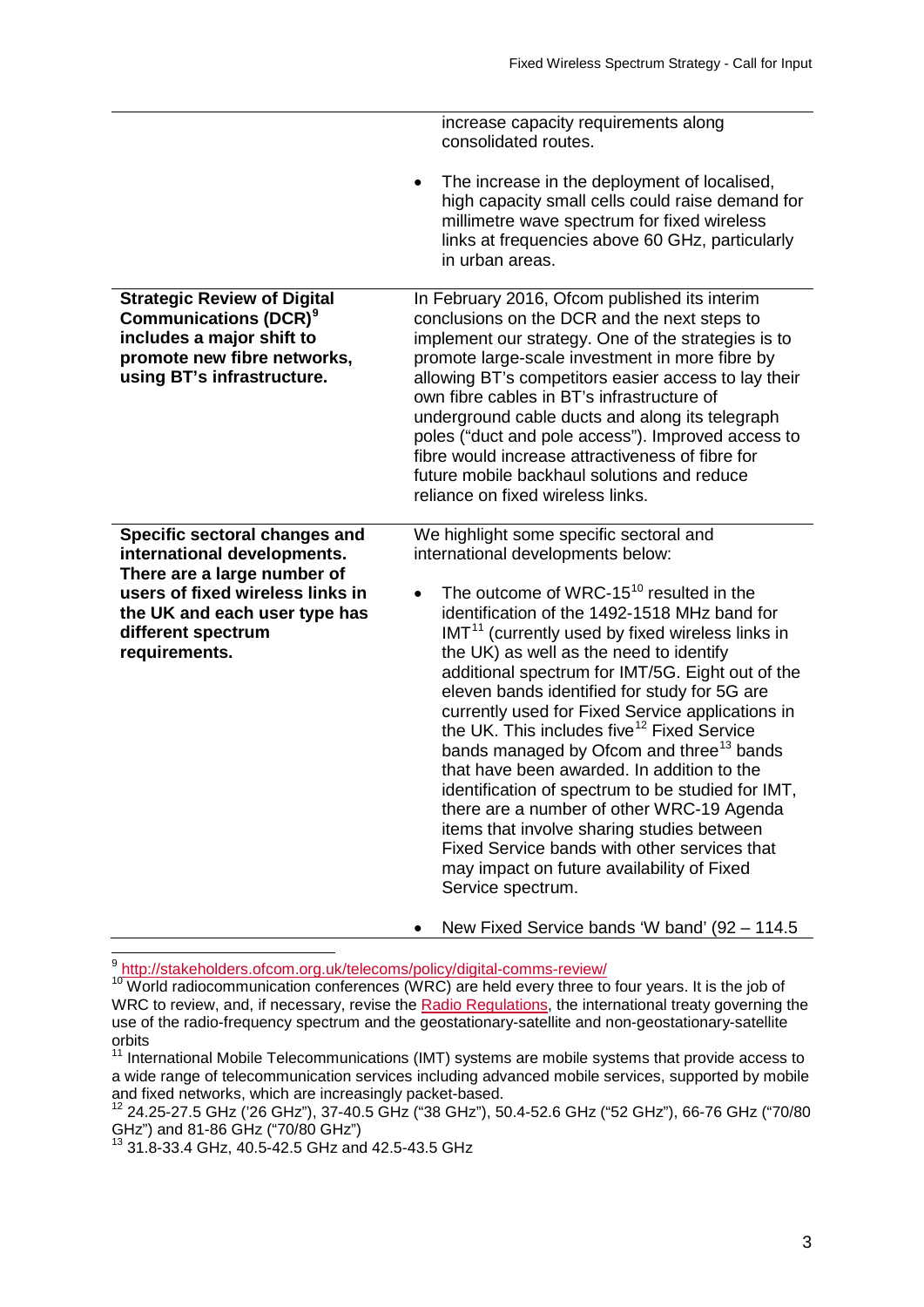GHz) and 'D band' (130 – 174.8 GHz) are being studied within Europe for very high capacity (e.g. n x 10 Gbps) fixed wireless links applications including backhaul for next generation mobile networks.

- In the mobile backhaul sector, MNO network sharing and migration to block assigned<sup>[14](#page-6-0)</sup> spectrum (10-40 GHz) has seen a reduction in the number of fixed wireless links required in Ofcom managed bands. However, at the same time we have also seen an increasing trend for higher capacity fixed wireless links, using larger channel bandwidths, licensed to MNOs.
- The key change in the emergency service sector is the evolution of the previous Airwave network to an LTE network managed by EE.
- We have recently, over the last two to three years, experienced a significant demand for fixed wireless links for high frequency trading applications at specific locations / routes.
- We have also noted various new technological developments and options being explored including very high order modulation schemes, multiple input multiple output (MIMO) and the move towards wider channels to cater for the very high capacity fixed wireless applications across the bands.

# **The scope of the review**

- 1.6 In view of the evolving landscape facing the sector, the purpose of the review is to develop a long term strategy for the Fixed Service and provide, to the extent possible, a clear regulatory environment to Fixed Service spectrum users and manufacturers.
- 1.7 The review builds on the information collected and the analysis carried out as part of the 2012 review as well as the analysis we published in 2013 as part of our Spectrum Management Strategy but has a wider strategic focus on the citizen and consumer benefits delivered by applications supported by the Fixed Service. We aim to further our understanding of the applications used and the benefits derived from these uses, future demand across all bands and any significant developments since the previous review.

 $\overline{a}$ 

<span id="page-6-0"></span><sup>&</sup>lt;sup>14</sup> Section 4.18 [http://stakeholders.ofcom.org.uk/binaries/consultations/spectrum-management](http://stakeholders.ofcom.org.uk/binaries/consultations/spectrum-management-strategy/annexes/Spectrum_attribution_metrics.pdf)strategy/annexes/Spectrum\_attribution\_metrics.pdf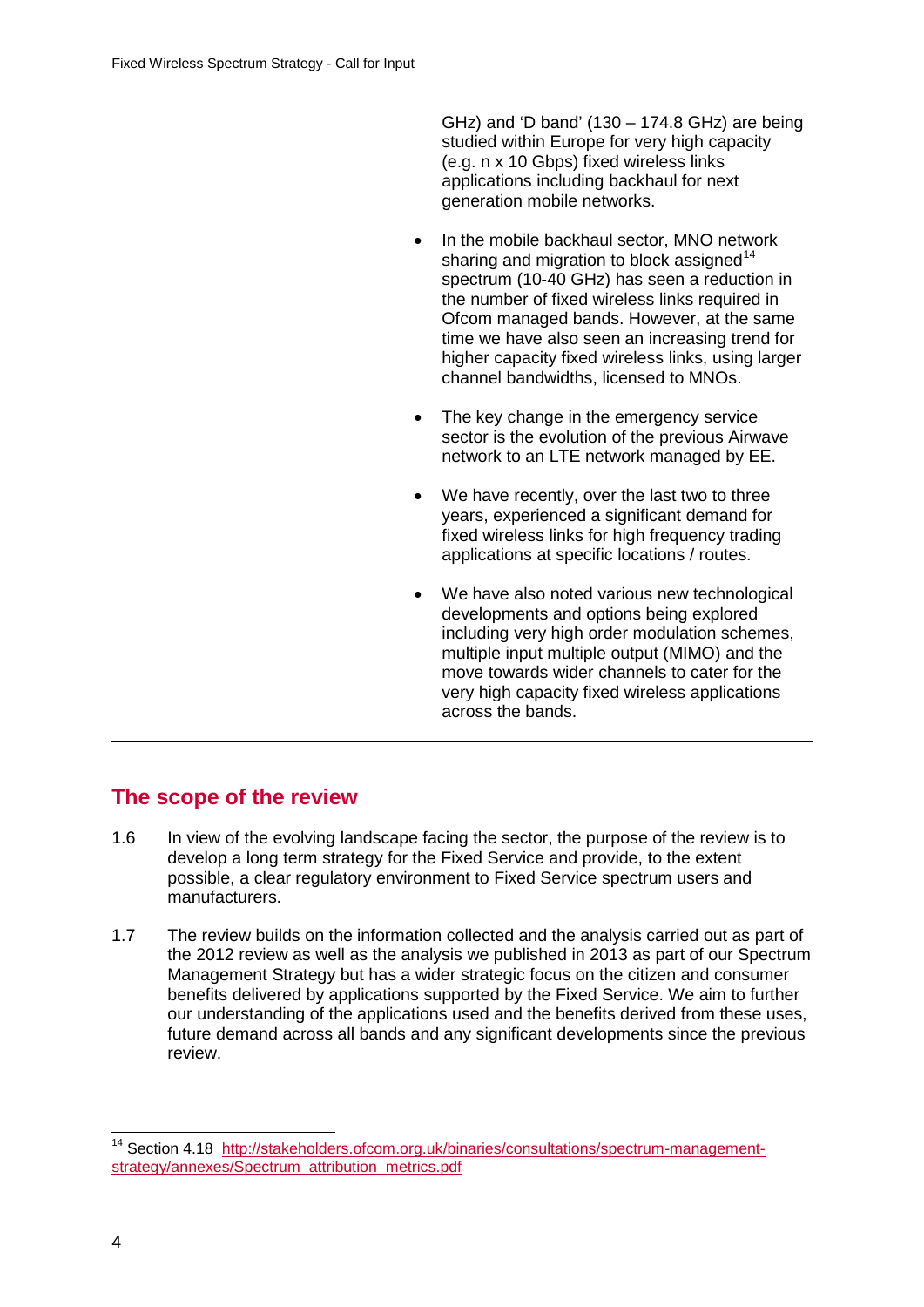1.8 Through the review, we also aim to build a clear picture of existing and future use in spectrum bands that are block assigned. Additionally, we intend to gather stakeholders' input on other technologies that could complement the use of fixed wireless links and in certain situations replace fixed wireless links, such as the use of fibre. The Fixed Service bands related to this review are given in Tables 1 and 2 below. Furthermore the review will also be considering potential new spectrum for the Fixed Service e.g. 8 GHz and bands above 86 GHz.

| <b>Frequency Band</b>  | Frequency Range <sup>16</sup>    |
|------------------------|----------------------------------|
| <b>1.4 GHz</b>         | 1350-1375 MHz<br>1492-1517MHz    |
| 4 GHz                  | 3689 - 3875 MHz<br>4009-4200 MHz |
| <b>5.8 GHz</b>         | $5725 - 5850$ MHz                |
| Lower 6 GHz            | 5925-6425 MHz                    |
| <b>Upper 6 GHz</b>     | 6425-7125 MHz                    |
| <b>7.5 GHz</b>         | 7425-7900 MHz                    |
| <b>13 GHz</b>          | 12.75-13.25 GHz                  |
| 15 GHz                 | 14.5-15.35 GHz                   |
| 18 GHz                 | 17.7-19.7 GHz                    |
| 23 GHz                 | 22-23.6 GHz                      |
| $26$ GHz <sup>17</sup> | 24.5-26.5 GHz                    |
| <b>31 GHz</b>          | 31.0-31.3 GHz<br>31.5-31.8 GHz   |
| <b>38 GHz</b>          | 37-39.5 GHz                      |
| <b>52 GHz</b>          | 51.4-52.6 GHz                    |
| <b>55 GHz</b>          | $55.78 - 57$ GHz                 |
| <b>60 GHz</b>          | 57-64 GHz                        |
| 65 GHz                 | 64-66 GHz                        |

## **Table 1: Frequency bands managed[15](#page-7-0) by Ofcom**

<span id="page-7-0"></span> $15$  These are bands that are either technically coordinated by Ofcom on a link by link basis or selfcoordinated by the licensee.  $\overline{a}$ 

<span id="page-7-2"></span><span id="page-7-1"></span><sup>&</sup>lt;sup>16</sup> Note that the ranges given may include edge guard bands and centre gaps. Specific band edges are defined in Ofcom document  $\frac{OFW48}{9}$ .

In our interactive data this band is currently referred to as "25 GHz".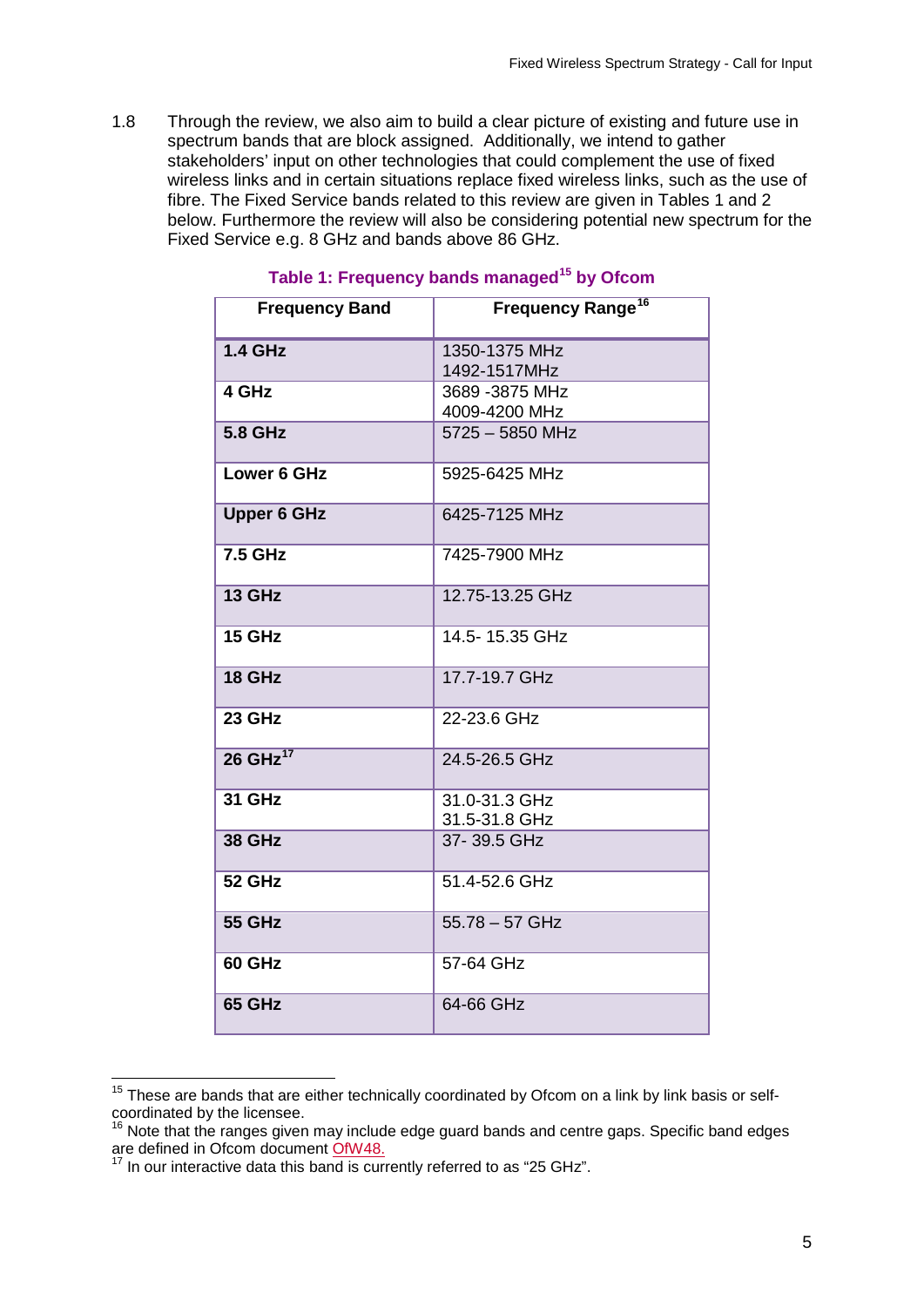| <b>Frequency Band</b> | <b>Frequency Range<sup>16</sup></b>     |
|-----------------------|-----------------------------------------|
| 70/80 GHz             | 71.125- 75.875 GHz<br>81.125-85.875 GHz |

| <b>Frequency Band</b> | <b>Frequency Range</b>                     |
|-----------------------|--------------------------------------------|
| <b>10 GHz</b>         | 10.125-10.225 GHz<br>10.475-10.575 GHz     |
| <b>28 GHz</b>         | 27.8285-28.4445 GHz<br>28.8365-29.4525 GHz |
| <b>32 GHz</b>         | 31.8-33.4 GHz                              |
| 40 GHz                | 40.5-43.5 GHz                              |

- 1.9 In this Call for Input, we are seeking input from stakeholders on developments related to:
	- Different uses and applications currently provided within the Fixed Service, the rationale for choosing specific bands for specific applications, and the benefits these applications deliver to citizens and consumers across all spectrum bands.
	- Demand trends and drivers affecting existing Fixed Service applications. We are observing increased capacity requirements, driven by consumer use of data heavy applications.
	- Technology developments within existing sectors and new high capacity fixed wireless link bands identified at frequency bands above 100 GHz.
	- Emerging demand from new Fixed Service applications. Since our last review, we have seen significant demand for fixed wireless links from the financial sector and the need for additional spectrum to be studied for WRC-19 to facilitate deployment of high altitude platform stations (HAPS<sup>[18](#page-8-0)</sup>), and within the spectrum used for fixed wireless links to provide broadband access in remote areas.

<span id="page-8-0"></span><sup>&</sup>lt;sup>18</sup> A High Altitude Platform Station, according to Article 1.66A of the International Radio Regulations, is "a station on an object at an altitude of 20 to 50km and at a specified nominal, fixed point relative to Earth".  $\overline{a}$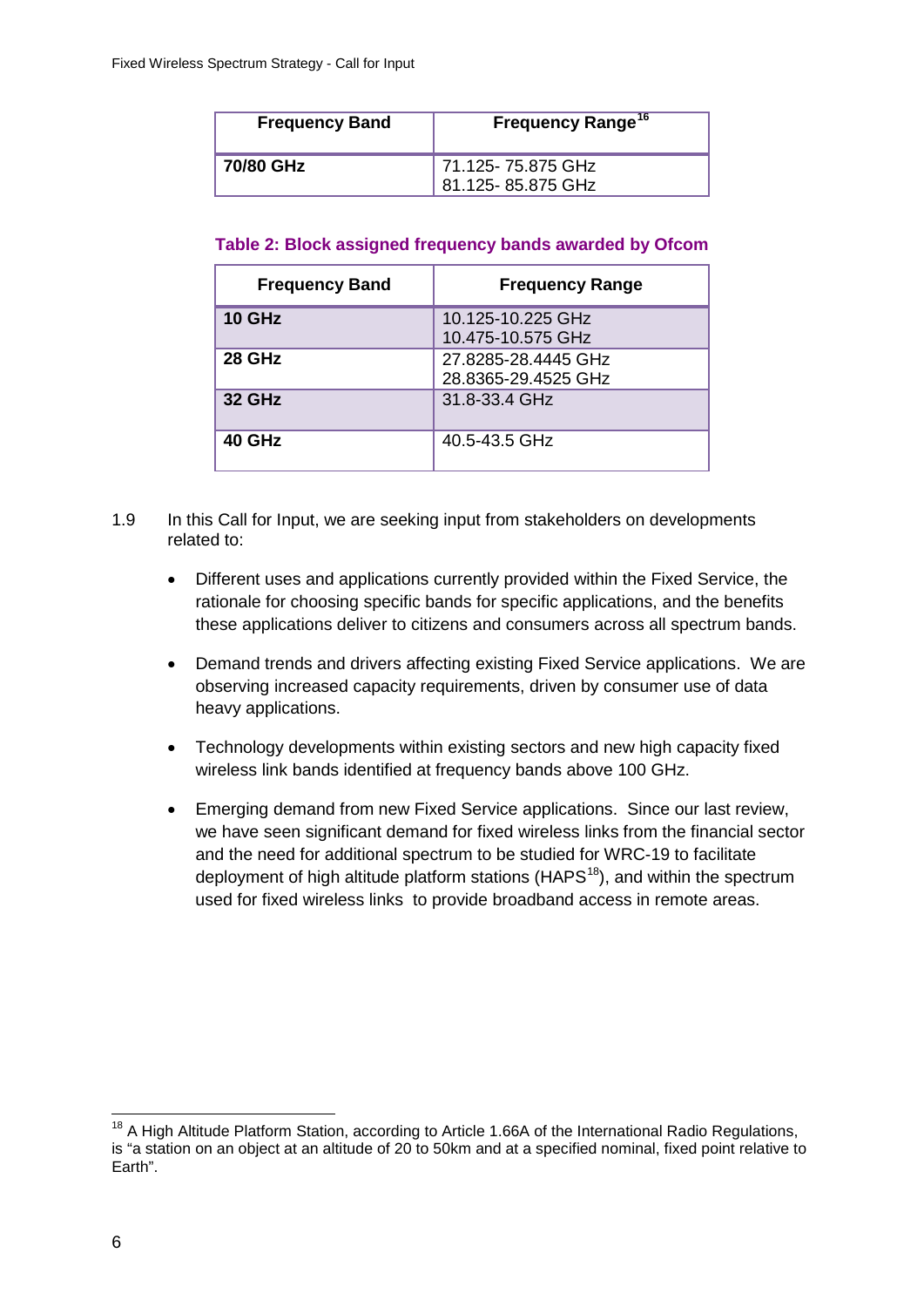# **Other relevant work**

- 1.10 The review is related to a number of other projects currently being undertaken by Ofcom:
	- **Mobile Data Strategy**: This project has identified the 3.6–3.8 GHz band and upgraded the 1492–1517 MHz band to high priority<sup>[19](#page-9-0)</sup> for mobile use, and is currently considering additional bands above 6 GHz (most of which are currently used for Fixed Service applications) for potential future use by 5G mobile technologies.
	- **Fee Review:** We plan to consult on our proposals for the revised fees for the fixed and satellite sectors later this year.
	- **3.8 4.2 GHz sharing:** We published a Call for Input<sup>[20](#page-9-1)</sup> in April 2016, introducing the 3.8 - 4.2 GHz fixed link band as a candidate band for enhanced spectrum sharing, for potential new innovative applications. We intend to publish an update in the summer.
	- **Space Spectrum Strategy:** We recently consulted on the Space Spectrum Strategy<sup>[21](#page-9-2)</sup> and are currently working on publishing a statement in the autumn. A number of bands used by fixed wireless links are also shared with the Fixed Satellite Service. We note stakeholder responses mentioned a number of bands which are used for the Fixed Service, namely 14 GHz, 18 GHz and 28 GHz. There are also responses referring to new spectrum for satellite applications at  $Q/V^{22}$  $Q/V^{22}$  $Q/V^{22}$  band.
	- **Public Sector Spectrum Release Programme**: The Government has recently published an update<sup>[23](#page-9-4)</sup> indicating that up to 168 MHz of spectrum in the  $7.9-8.4$ GHz band could be available for possible sharing with the Fixed Service.
	- **Additional Wi-Fi spectrum in the 5 GHz band:** We are currently consulting<sup>[24](#page-9-5)</sup> on making available an additional 125 MHz of 5 GHz spectrum at 5725–5850 MHz for Wi-Fi subject to first establishing the correct technical parameters to ensure the appropriate protection of other users of this band. The 5725–5850 MHz band is subject to a light licensing regime which requires users to register their terminals with Ofcom and is used to provide application such as broadband fixed wireless access.

<span id="page-9-0"></span><sup>&</sup>lt;sup>19</sup> [http://stakeholders.ofcom.org.uk/consultations/mobile-data-strategy/update-strategy-mobile](http://stakeholders.ofcom.org.uk/consultations/mobile-data-strategy/update-strategy-mobile-spectrum/?utm_source=updates&utm_medium=email&utm_campaign=update-strategy-mobile-spectrum)[spectrum/?utm\\_source=updates&utm\\_medium=email&utm\\_campaign=update-strategy-mobile](http://stakeholders.ofcom.org.uk/consultations/mobile-data-strategy/update-strategy-mobile-spectrum/?utm_source=updates&utm_medium=email&utm_campaign=update-strategy-mobile-spectrum)[spectrum](http://stakeholders.ofcom.org.uk/consultations/mobile-data-strategy/update-strategy-mobile-spectrum/?utm_source=updates&utm_medium=email&utm_campaign=update-strategy-mobile-spectrum)  $\overline{a}$ 

<sup>20</sup> <http://stakeholders.ofcom.org.uk/consultations/opportunities-for-spectrum-sharing-innovation/>

<span id="page-9-2"></span><span id="page-9-1"></span><sup>21</sup> <http://stakeholders.ofcom.org.uk/consultations/space-spectrum-strategy/><br>22 Approximate Q/V band range referred to here is between 37-51 GHz.

<span id="page-9-4"></span><span id="page-9-3"></span>[<sup>23</sup>https://www.gov.uk/government/uploads/system/uploads/attachment\\_data/file/518303/enabling\\_uk\\_](https://www.gov.uk/government/uploads/system/uploads/attachment_data/file/518303/enabling_uk_growth_pssr_programme_annual_report.pdf) [growth\\_pssr\\_programme\\_annual\\_report.pdf](https://www.gov.uk/government/uploads/system/uploads/attachment_data/file/518303/enabling_uk_growth_pssr_programme_annual_report.pdf)

<span id="page-9-5"></span><sup>24</sup> [http://stakeholders.ofcom.org.uk/binaries/consultations/5-GHz-Wi-Fi/summary/improving-spectrum](http://stakeholders.ofcom.org.uk/binaries/consultations/5-GHz-Wi-Fi/summary/improving-spectrum-access-consumers-5GHz.pdf)[access-consumers-5GHz.pdf](http://stakeholders.ofcom.org.uk/binaries/consultations/5-GHz-Wi-Fi/summary/improving-spectrum-access-consumers-5GHz.pdf)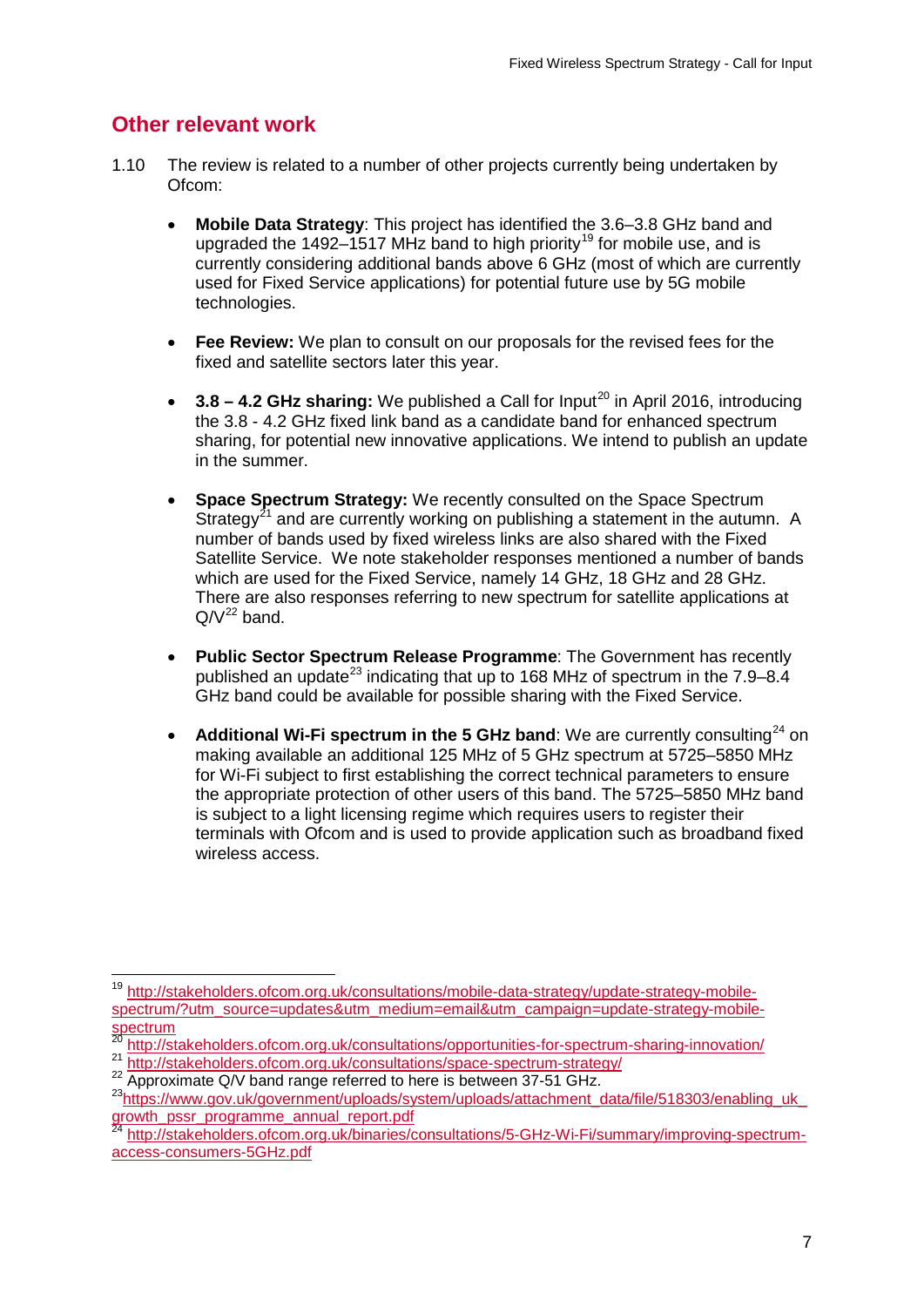# **Publication of data in interactive form**

- 1.11 Alongside this Call for Input, we are publishing an interactive analysis of licensed fixed wireless links to assist stakeholders in understanding how our current Ofcom managed bands are used. The data is set out by location, bandwidth, channel occupancy and path length.
- 1.12 As stated in our Spectrum Management Strategy, we are seeking to provide more information on how spectrum is used in the UK. We are also keen as part of this Call for Input to gather and analyse information from various sources to build a more comprehensive picture of the sectors for which we authorise spectrum use.

## **Structure of the document**

- 1.13 The remainder of the document is structured as follows:
	- **Section 2** sets out the key areas in which we are seeking information from stakeholders and;
	- **Section 3** outlines our next steps for the review.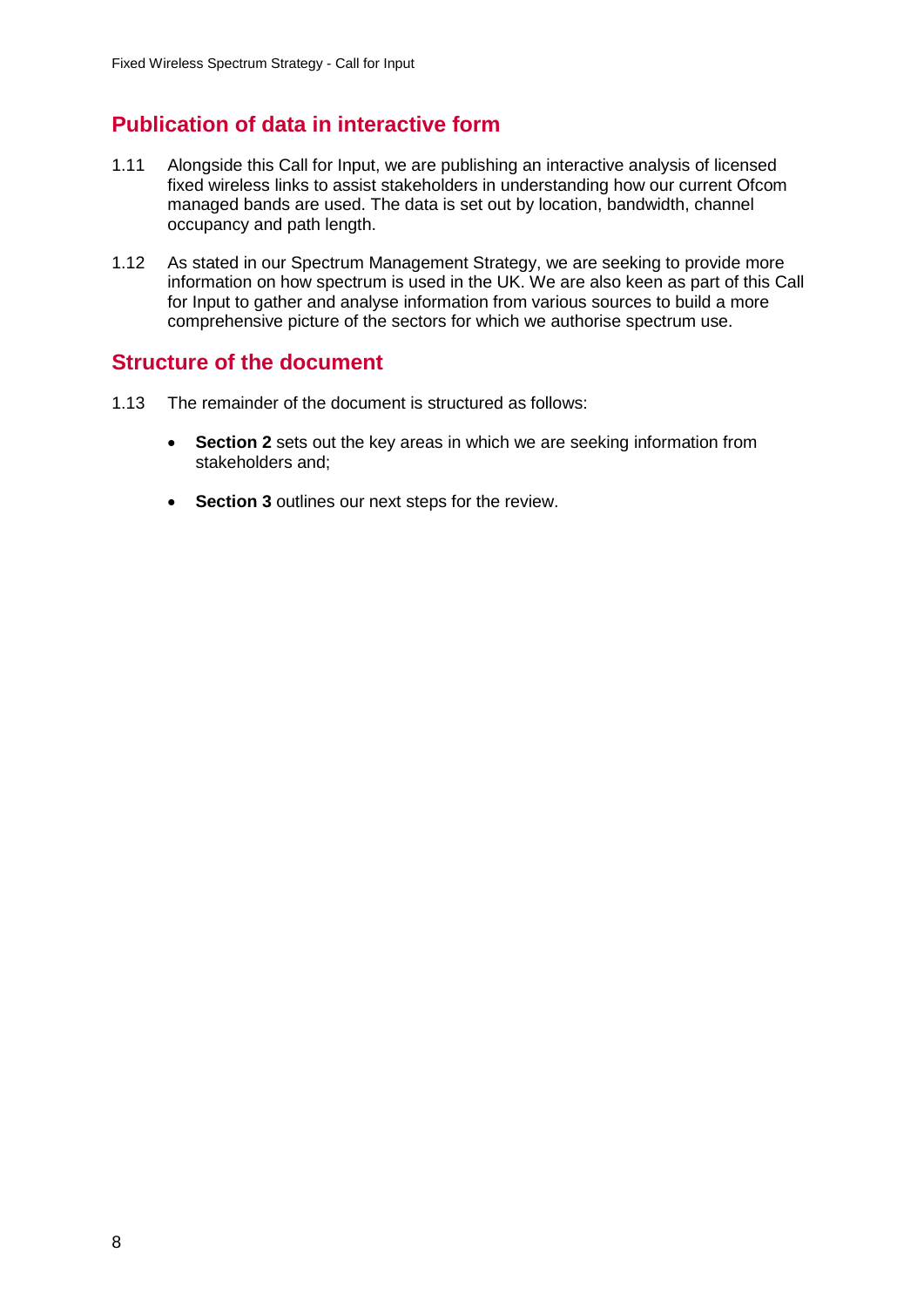## **Section 2**

# <span id="page-11-0"></span>2 This Call for Input

# **Our approach**

- 2.1 We are taking a phased approach to the review with two main phases:
	- **Phase 1** Information gathering and;
	- **Phase 2** Development of our strategy.
- 2.2 This Call for Input forms the first phase of our review and its aim is to gather information on existing applications and use, key market and technology trends, and specific sectoral changes affecting future demand within the Fixed Service. This will be followed by bilateral<sup>[25](#page-11-1)</sup> engagement with stakeholders. The information gathered will feed into Phase 2 which will focus on the development of our long term strategy to allow us to take informed policy decisions affecting future requirements for uses within the Fixed Service.
- 2.3 The work of Phase 2 will be scoped after the completion of Phase 1 as this will largely be informed by the stakeholders' responses to this Call for Input, the stakeholder engagement, as well as other internal projects and ongoing international activities.

# **Refining our understanding of existing uses within the Fixed Service**

- 2.4 The Radio Regulations define the Fixed Service as the transmission, reception or emission of radio waves for telecommunications purposes between two specified fixed points (point to point) or from a fixed point(s) to a number of fixed points within a specified area (point to multipoint or multipoint to multipoint). Such links provide an alternative or a complement to other transmission media such as copper cables or fibre and are used for a variety of applications.
- 2.5 Fixed wireless links may be quicker and cheaper to deploy than wired communications in certain circumstances and have lower latency compared to fibre links. They are an integral part of any communication network and are used by a number of sectors to support varying communication needs. Demand for fixed wireless links and the choice of frequency bands is therefore often very specific to the needs of the user and the nature of the application provided.
- 2.6 As part of this Call for Input, we would like to refine our understanding of how fixed wireless links are used, the applications they support and the bands they use. We have categorised existing licensees within Ofcom managed Fixed Service bands into "user types" shown in Table 3 based on what we consider to be the main business of the licensees. In the table, we also provide a brief description of our current understanding of the main use of fixed wireless links by these users.

<span id="page-11-1"></span> $25$  See section 3.  $\overline{a}$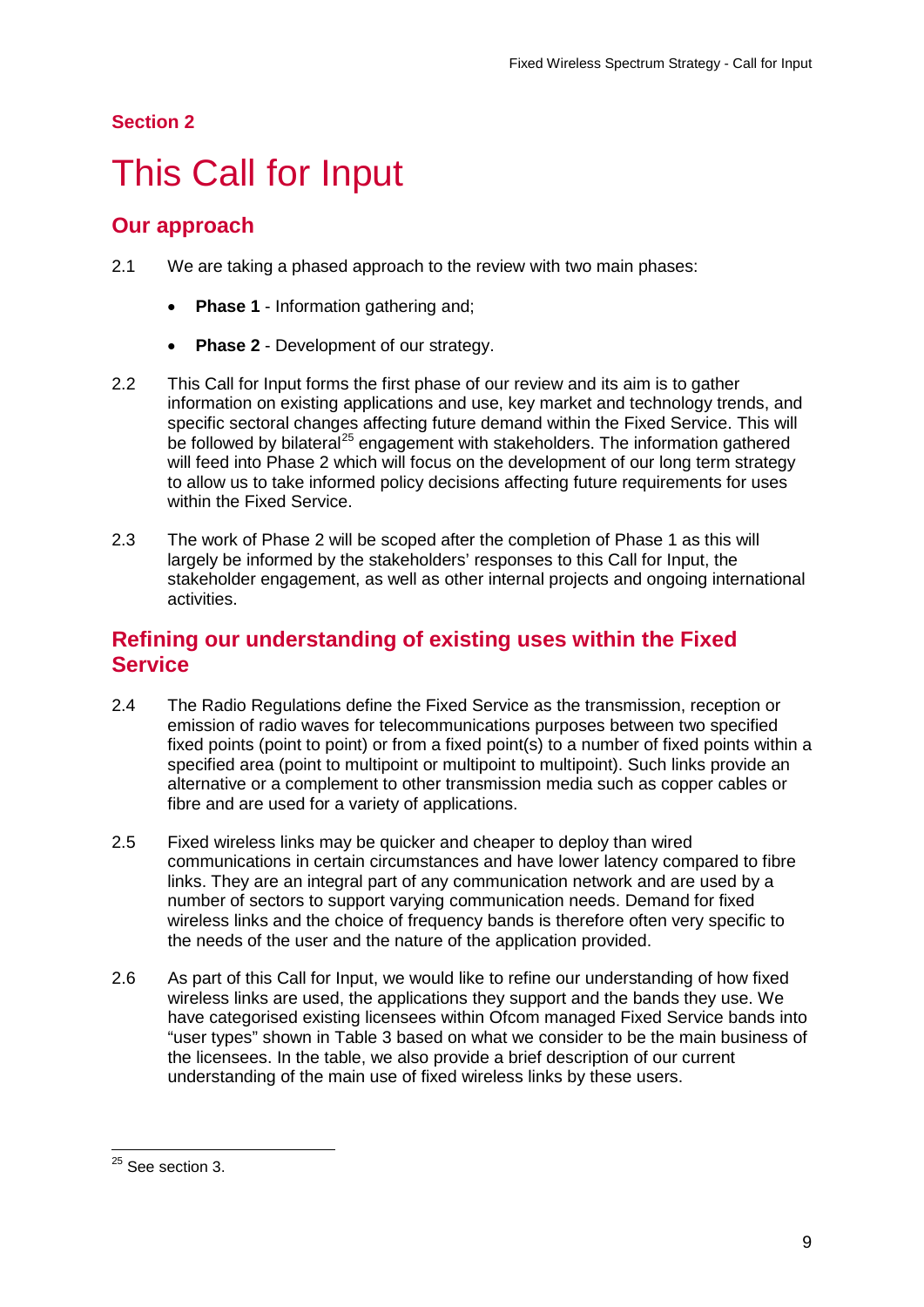## **Table 3: Typical applications provided by user type**

| <b>User Type</b>            | <b>Application</b>                                                                                                                                             |
|-----------------------------|----------------------------------------------------------------------------------------------------------------------------------------------------------------|
| Mobile network<br>operators | Provision of backhaul between mobile base stations and core<br>network.                                                                                        |
| Fixed telecom<br>operators  | Provision of communications links by fixed network operators,<br>internet service providers and wireless network solutions<br>providers.                       |
| Public safety               | Provision of communications networks for the police, fire and<br>ambulance services, including video surveillance and backhaul.                                |
| <b>Utilities</b>            | Provision of communications links for substation monitoring,<br>network backup and security for energy, electricity, water and<br>offshore windfarm companies. |
| <b>Financial sector</b>     | Provision of communication links by the financial sector to<br>support financial applications such as high frequency trading.                                  |
| <b>Broadcaster</b>          | Transmitter feeds for local and national digital TV/audio<br>broadcasting and for connecting and interconnecting broadcast<br>studios.                         |
| Local authorities           | Provision of video surveillance or broadband connectivity used<br>by local authorities.                                                                        |
| Oil and gas                 | Provision of communication links between offshore oil rigs and<br>land based communication systems.                                                            |
| Transport                   | Provision of communication links for transport sector including<br>airports, ports, trains, buses and taxis.                                                   |
| Other                       | Provision of communication links for hospitals, schools,<br>manufacturers, or other users.                                                                     |

2.7 The choice of frequency band by users to support a given application is dependent on a number of factors such as the availability of the band at the desired location, the desired link length, the capacity and the cost of deployment. Figure 1 shows the usage of bands based on our initial categorisation of user types across Ofcom managed Fixed Service bands. We understand that a user type may provide different applications in different bands or may provide the same application to different user types. Therefore, we also intend to use this Call for Input to refine the categorisation based on information we receive from stakeholder responses.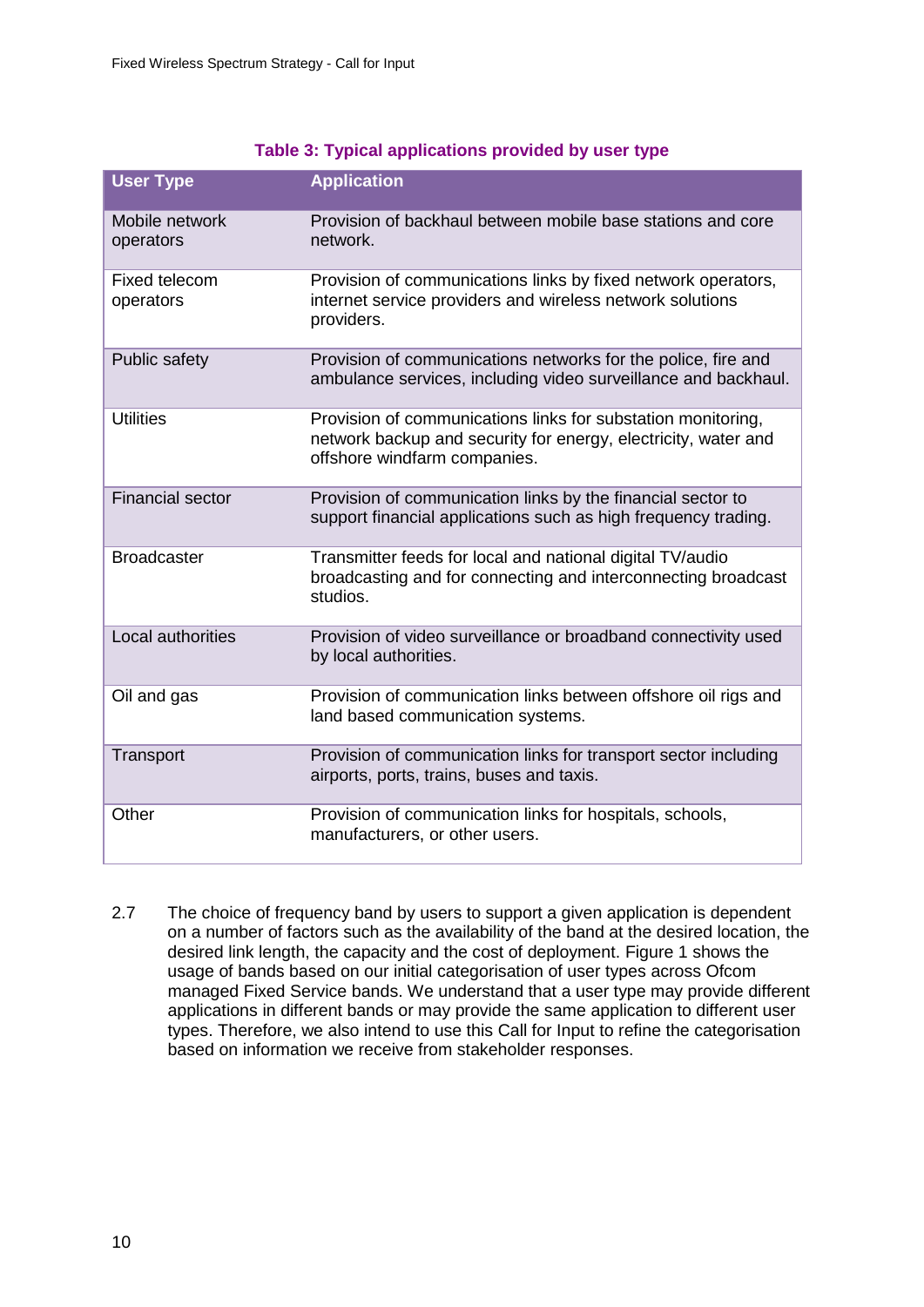### **Figure 1: Initial categorisation of Fixed Service spectrum managed by Ofcom with usage shown by user types – the size of the circle is relative to the number of fixed wireless links licensed in the UK**

| <b>User types</b>                  | 1.4 GHz | 4 GHz | 6 GHz<br>Lower | 6 GHz<br>Upper       | 7.5 GHz | GHZ<br>ę | 15 GHz    | 18 GHz    | 23 GHz | 25 GHz | GHZ<br>33 | 70/80 GHz | ပ္တ<br><b>70/80 GHz</b> |
|------------------------------------|---------|-------|----------------|----------------------|---------|----------|-----------|-----------|--------|--------|-----------|-----------|-------------------------|
| <b>Mobile network</b><br>operators | ٠       | ٠     |                | $\ddot{\phantom{1}}$ |         |          |           |           |        |        |           |           | ٠                       |
| <b>Telecom</b><br>operators        |         |       | ٠              |                      | ٠       | ۰        | ٠         |           | ٠      | ۰      |           |           |                         |
| <b>Public safety</b>               |         |       |                | ٠                    | ٠       |          |           |           | ٠      |        |           |           |                         |
| <b>Utilities</b>                   |         |       | ٠              | ٠                    |         |          | ٠         | ٠         | ٠      | ٠      |           |           |                         |
| <b>Financial sector</b>            | ٠       |       |                |                      | ۰       | ٠        | ٠         | ٠         | ٠      | ٠      |           |           |                         |
| <b>Broadcaster</b>                 | ٠       |       |                | ٠                    |         |          | ٠         | $\bullet$ | ٠      | ٠      | ٠         |           |                         |
| <b>Local authorities</b>           | ٠       |       |                | $\sim$               | ٠       | ٠        | ٠         | $\sim$    | ٠      | ٠      |           |           |                         |
| Oil & gas                          | ٠       |       |                |                      | ٠       |          | $\bullet$ |           |        |        |           |           |                         |
| <b>Transport</b>                   | ٠       |       |                | ٠                    |         | ٠        | ٠         | ٠         |        |        |           |           |                         |
| Other                              | ٠       |       |                | ٠                    | ٠       | ٠        | ٠         | ٠         | ٠      | ٠      | ٠         |           | ٠                       |

#### *Question 1:*

*a) Please indicate which user type given in Table 1 best describes your use of fixed wireless links?*

*b) If you are a telecom network operator or an organisation providing wireless solutions for different user types, please indicate where possible, a breakdown of the percentage of fixed wireless links used to support the different user types i.e. mobile network operator, emergency services etc.*

#### *Question 2:*

*a) Please indicate the applications provided by your use of fixed wireless links and the benefits these provide to citizens and consumers.* 

*b) For each application, please indicate the frequency band used and the rationale for choosing that band, i.e. the application specific characteristics that affect your specific choice of frequency band.*

*c) For each link, please provide details of the application supported.*

## **Understanding market and technology trends**

2.8 In order to assess future demand for fixed wireless links, we would like to understand the market drivers and technology trends affecting demand for both user type and applications. Please note that future demand and drivers for some specific users of fixed wireless links which would be most affected by potential changes in the availability of future fixed wireless links are covered in the next section. If you are one of these users, you can skip the next question.

#### *Question 3:*

*a) How do you envisage the current and future applications provided by your use of fixed wireless links to change in the next 5-10 years?*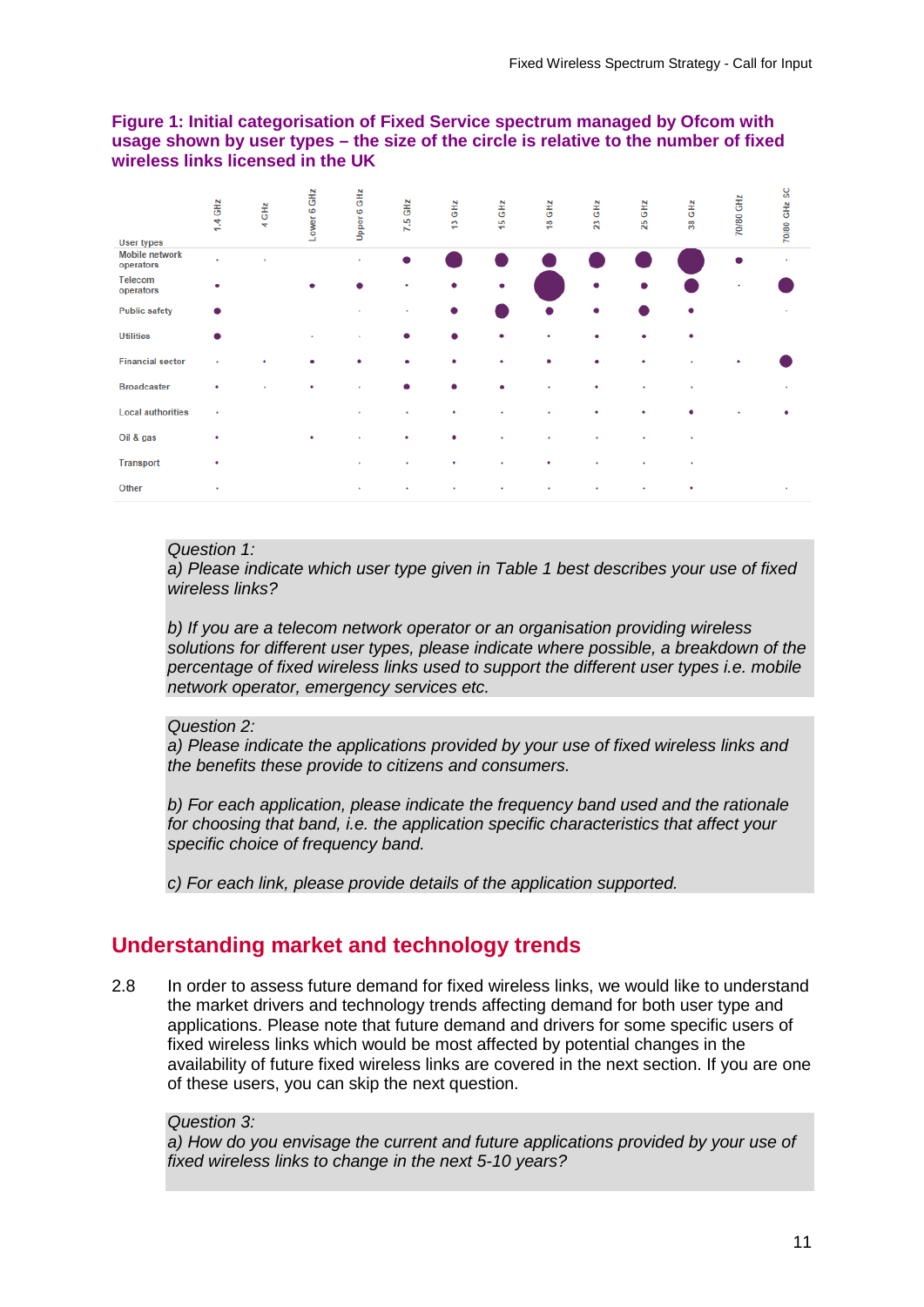*b) What market trends and drivers will affect the use of fixed wireless links to deliver the relevant applications in the future?* 

*c) What bands will be relevant to support the future changes?*

*d) Could your use of fixed wireless links be provided by alternative solutions? If so please give details of alternatives.*

2.9 Fixed Service equipment continues to evolve in order to meet the ever increasing backhaul capacity demands by deploying capacity enhancement techniques such as advanced modulation, adaptive modulation, MIMO, channel aggregation and multiband solutions which all impact on spectrum.

#### *Question 4:*

*a) How will Fixed Service equipment continue to evolve to meet the increasing capacity requirements?*

*b) What is the timescale for implementation in equipment?*

*Question 5:* 

*a) What capacity enhancing techniques are you deploying or intend to deploy?* 

*b) How does this affect your future demand for spectrum?*

*c) Do you see any barriers in the current authorisation approaches preventing use of such technology? If so, please indicate the changes you consider would be required to facilitate this?*

## **Understanding specific sectoral changes and international developments**

- 2.10 International developments have a direct impact on our continued ability to facilitate access to spectrum for the Fixed Service.
- 2.11 WRC-15 identified the upper duplex of the 1.4 GHz band (1492–1517 MHz) for IMT on a global basis. This band has also recently been upgraded to a 'high priority' status in our latest MDS Update. We have indicated in this update document that we will be considering our options on whether and how to make the 1492–1517 MHz band available for mobile.
- 2.12 The 3.6–3.8 GHz band remains a 'high priority' band in the MDS Update. This band (and the 3.4–3.6 GHz band) is also being considered by the  $RSPG^{26}$  $RSPG^{26}$  $RSPG^{26}$  to be the primary band suitable for the introduction of 5G use in Europe before 2020. We are considering how spectrum can be made available for mobile use in this band. We intend to publish a consultation in the third quarter of 2016, considering whether to make spectrum in this band available for mobile broadband use in the future and how this can be achieved.

<span id="page-14-0"></span><sup>&</sup>lt;sup>26</sup> [https://circabc.europa.eu/d/a/workspace/SpacesStore/1a40dd19-c8a8-4ed0-bc9c-](https://circabc.europa.eu/d/a/workspace/SpacesStore/1a40dd19-c8a8-4ed0-bc9c-6cc5a7755f7d/RSPG16-031Final_Opinion_5G_for_public_consultation.pdf)[6cc5a7755f7d/RSPG16-031Final\\_Opinion\\_5G\\_for\\_public\\_consultation.pdf](https://circabc.europa.eu/d/a/workspace/SpacesStore/1a40dd19-c8a8-4ed0-bc9c-6cc5a7755f7d/RSPG16-031Final_Opinion_5G_for_public_consultation.pdf)  $\overline{a}$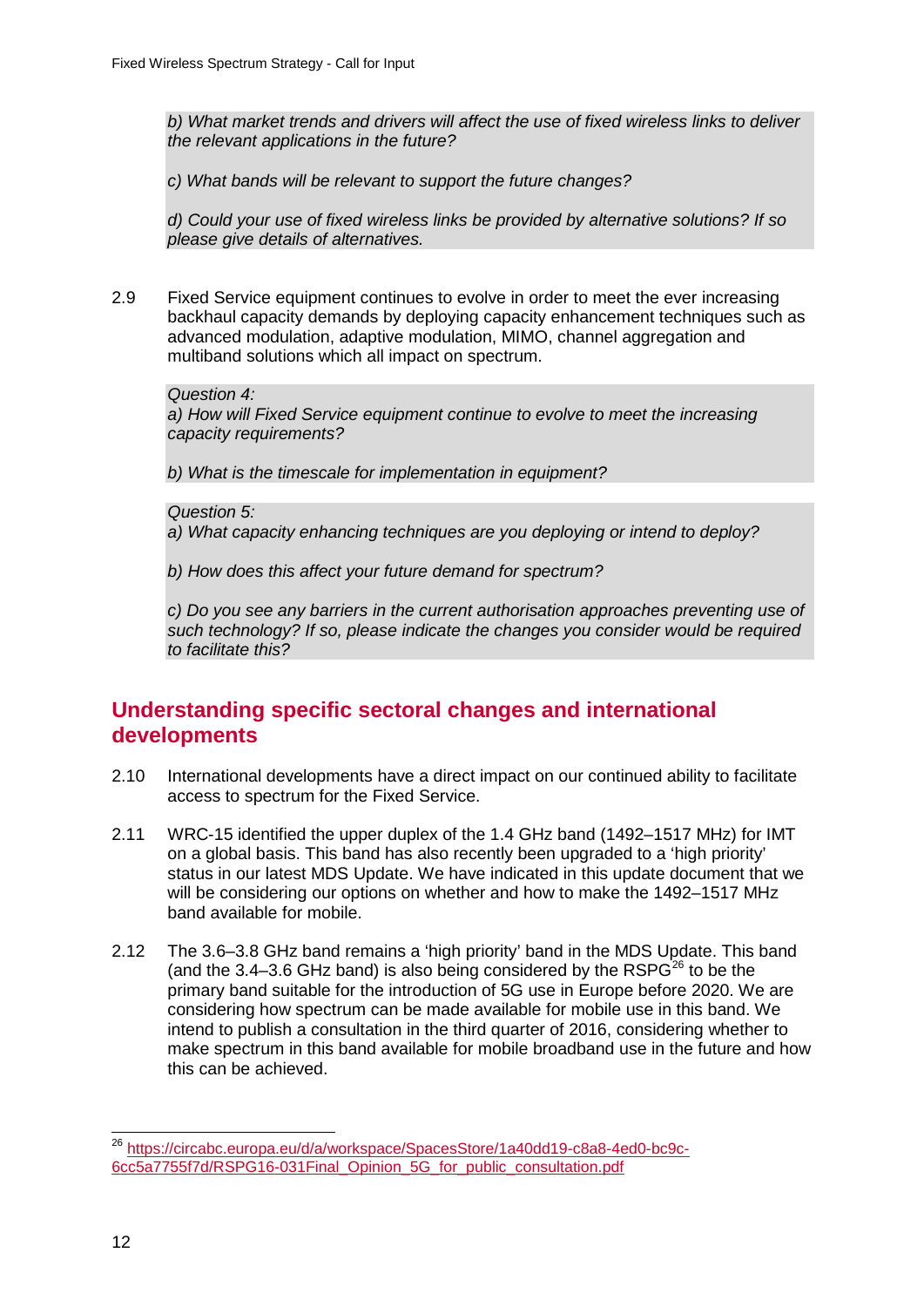- 2.13 In addition, WRC-15 identified a number of bands for study for future mobile services (5G) where eight of the eleven bands identified for study are used by the Fixed Service.
- 2.14 It is essential for us to understand the impact of these developments on fixed wireless link users. In addition, we are also keen to explore potential demand for emerging applications and new bands in the Fixed Service which are currently being studied in the different international groups and how this may benefit UK citizens and consumers in the future. This would also enable us to consider and take any necessary proactive action as required. In the following sections, we focus on the specific users.

## **Mobile network operators**

- 2.15 Mobile network operators are major users of fixed wireless links, accounting for around  $50\%^{27}$  $50\%^{27}$  $50\%^{27}$  of the total fixed wireless links licences from Ofcom. They are the majority users of bands above 20 GHz (accounting for 67% of total links in the 23, 26 and 38 GHz bands). Therefore, developments in the mobile backhaul sector will have the most material impact on demand for spectrum used for fixed wireless links.
- 2.16 Fixed wireless links and fibre play a complementary role in the delivery of mobile backhaul traffic. As backhaul networks have evolved, fixed wireless links are now typically used at the edge of a mobile backhaul network to connect mobile base stations to fibre connected sites (or aggregation points) where fibre is used for onward transmission to core networks. Without adequate backhaul, mobile services cannot be delivered to consumers and businesses. Fixed wireless links are also used to provide backhaul in hard to reach and rural areas where there is no fibre presence.
- 2.17 Since the 2012 review, we have seen a reduction in the number of fixed wireless links in Ofcom managed bands used by MNOs who also have holdings in the 10 GHz, 28 GHz, 32 GHz and 42 GHz auctioned bands. The preference seems to be to use self-managed spectrum<sup>[28](#page-15-1)</sup> to provide mobile backhaul. However, there has also been around 30% overall increase in the total backhaul capacity used by MNOs in Ofcom managed bands since 2012, which reflects the increase in mobile data consumption driven by the evolution towards 4G.
- 2.18 Fibre is now the first choice for mobile backhaul where available and cost effective<sup>[29](#page-15-2)</sup>. In February 2016, Ofcom published its interim conclusion on the DCR and the next steps to implement our strategy. One of the strategies is to promote large-scale investment in more fibre by allowing BT's competitors easier access to lay their own fibre cables in BT's infrastructure of underground cable ducts and along its telegraph poles ("duct and pole access"). Improved access to fibre would increase attractiveness of fibre for future mobile backhaul solutions and reduce reliance on fixed wireless links.
- 2.19 Mobile technology continues to undergo rapid change with the current evolution towards 5G. It is envisaged that this will require very high capacity, low latency

<span id="page-15-0"></span> $27$  Actual numbers of fixed wireless links used for mobile backhaul would be greater (as indicated in our 2012 review) because a significant proportion of fixed wireless links licenced to fixed telecom  $\overline{a}$ 

<span id="page-15-2"></span><span id="page-15-1"></span>operators would also be used for mobile backhaul networks.<br><sup>28</sup> Section 3.20 in<http://stakeholders.ofcom.org.uk/binaries/consultations/spectrum-review/update.pdf><br><sup>29</sup> Section A.7.11 in http://stakeholders.ofcom.org.uk/bin [2015/statement/final-annexes-1-13.pdf](http://stakeholders.ofcom.org.uk/binaries/consultations/bcmr-2015/statement/final-annexes-1-13.pdf)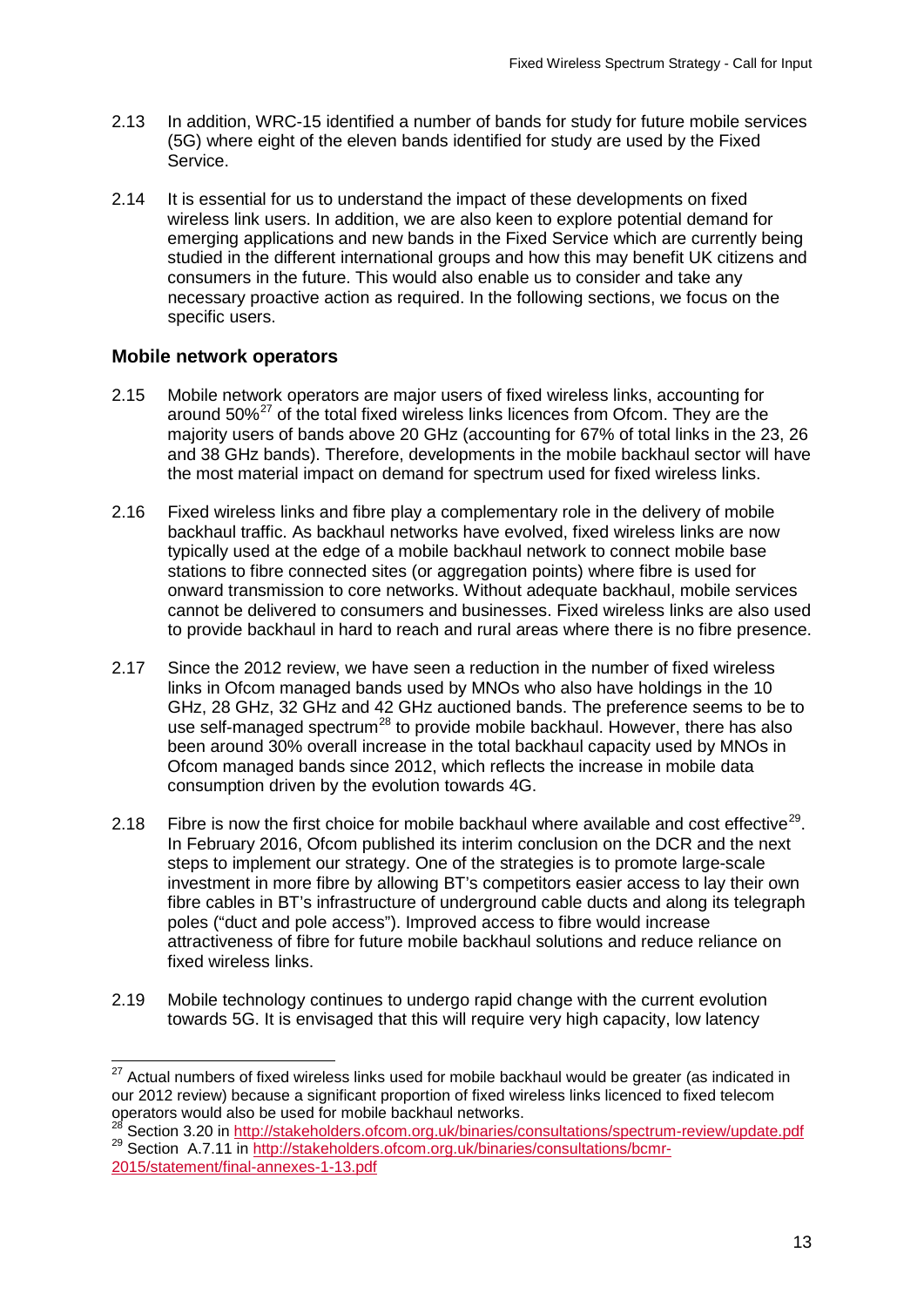communication with greater traffic asymmetry. This will require evolution of end to end mobile network architecture to ensure future backhaul solutions are flexible, scalable and cost effective.

- 2.20 Dense small cells are likely to be a significant feature of 5G and will present both technical and economic challenges for backhaul. It is envisaged that a combination of fibre, where available, and fixed wireless links will be required to provide small cell backhaul solutions. The latter will need a combination of lower frequencies for nonline of sight (NLOS) or near line of sight (NLOS) paths and higher frequencies for capacity.
- 2.21 Given the trends outlined above, we need to understand how this may affect the future role of fixed wireless links for the provision of mobile backhaul and how this will develop over time.

#### *Question 6:*

*a) How do you expect future mobile backhaul network architecture to evolve as part of the 5G ecosystem?*

*b) How would this impact on future demand for fixed wireless links as a backhaul solution in the next 5-10 years and beyond? Please explain in terms of specific frequency bands i.e. which bands will be important for macro and small cell backhaul and why.* 

*c) What is the most appropriate authorisation regime to facilitate this?*

### *Question 7:*

*For each Fixed Service band[30](#page-16-0) currently identified for study for 5G under WRC-15 Agenda Item 1.13 and 3.6–3.8 GHz band, please explain the impact on your backhaul use should the bands be identified and be repurposed for 5G given that the viability of in-band sharing between mobile access and backhaul is currently being studied.* 

#### *Question 8*

*a) What is the current use in the block assigned bands at 10 GHz, 28 GHz, 32 GHz and 42 GHz bands and how do you expect usage in these bands to evolve given that the 32 GHz and 42 GHz bands are also being considered for study for 5G globally?*

*b) For each band, please provide details including geographic location of each fixed wireless link deployed and the application it supports. Where these bands are used for fixed wireless links, please give details in terms of the capacity supported and total numbers of links deployed.*

### **Public safety**

- 2.22 Public safety users include the police, fire brigade and ambulance services. Fixed wireless links are used to provide communication needs, including surveillance for individual organisations or backhaul of Airwave's national public safety mobile broadband network.
- 2.23 Public safety use of fixed wireless links range from 1.4 GHz to 38 GHz. Public safety is the second largest user in the 1.4 GHz band (33% of total links) and 26 GHz band

<span id="page-16-0"></span> $^{30}$  26 GHz, 38 GHz, 52 GHz, 70/80 GHz.  $\overline{a}$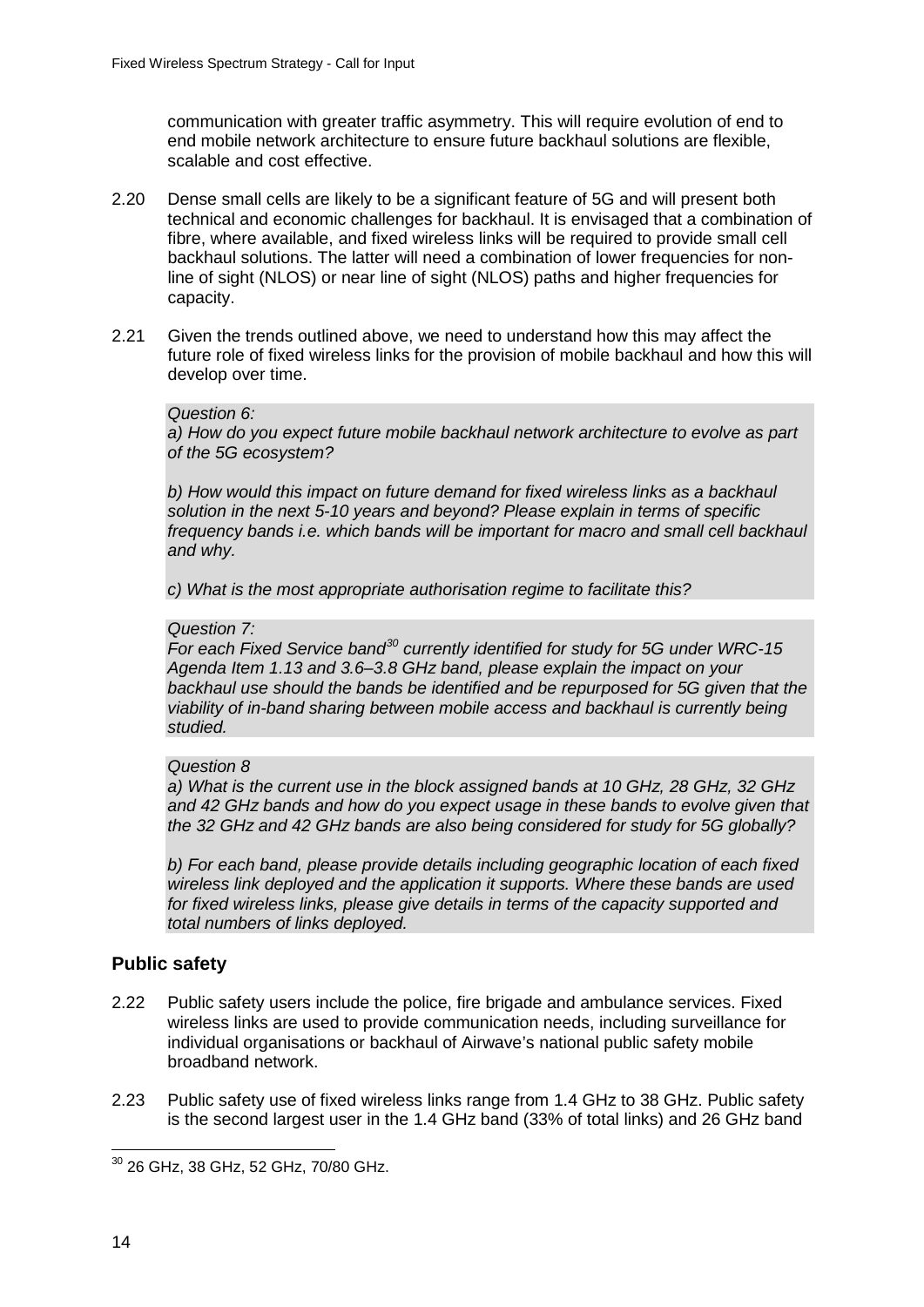(24% of total links). Airwave is one of the key spectrum users for public safety and accounts for 10% of total fixed wireless links licence. However, Airwave's contract with the Home Office is coming to an end. It is possible that the replacement of the Home Office use of the TETRA system, due in mid-2017, could lead to a reduction in the number of associated fixed wireless links in these bands. EE is the new national emergency service network provider for police, ambulance and fire and rescue in mainland UK excluding Northern Ireland. We anticipate that most of the backhaul requirement would be facilitated from EE's existing mobile network infrastructure.

### *Question 9:*

*What impact does the change in the provision of national emergency service network*  have on both the future demand and supply of spectrum to support the backhaul *requirement for the emergency service network? Please explain in terms of frequency bands, particularly but not limited to the 1.4 GHz, 26 GHz, 38 GHz bands?*

### *Question 10:*

*a) How do you expect future public safety use of fixed wireless links to change in the next 5-10 years?* 

*b) Please indicate the market and technology drivers affecting your future use of fixed wireless links, and whether your use could be provided by alternative solutions. If relevant, please explain in terms of frequency bands, particularly but not limited to 1.4 GHz, 26 GHz and 38 GHz?* 

## **Utilities**

- 2.24 The utility users include the electricity, water and windfarm companies. Fixed wireless links are mainly used to connect sites into the core communications network and to inter-connect control centres.
- 2.25 The frequency bands used by this sector range from 1.4 GHz to 38 GHz but most links are concentrated at 1.4 GHz, 7.5 GHz and 13 GHz. We note that a stakeholder<sup>[31](#page-17-0)</sup> has anticipated an increase in demand for spectrum for utility use for the roll-out of smart grid systems.
- 2.26 The utilities sector is the major user in the 1.4 GHz band. 1.4 GHz is currently the only band offering narrow channels at bandwidth less than 1.75 MHz to support low data rate applications. Usage at 1.4 GHz makes up 20% of total number of links used by utilities sector. This band is attractive due to low installation costs (antenna and mounting) compared to higher bands for a given path length.
- 2.27 As shown in the interactive dataset, 74% of links in 1.4 GHz are below 20 km with the majority of links (70%) above 20 km provided by the Lower 6, Upper 6, 7.5 and 13 GHz bands.
- 2.28 As indicated in 2.11, we will be considering our options on whether and how to make the 1.4 GHz band (1492–1517 MHz) available for mobile use following identification of the band for IMT at WRC-2015.

<span id="page-17-0"></span><sup>&</sup>lt;sup>31</sup> [http://stakeholders.ofcom.org.uk/binaries/consultations/review-spectrum-fees-fixed-links](http://stakeholders.ofcom.org.uk/binaries/consultations/review-spectrum-fees-fixed-links-satellite/responses/The_Joint_Radio_Company_Ltd_JRC.pdf)[satellite/responses/The\\_Joint\\_Radio\\_Company\\_Ltd\\_JRC.pdf](http://stakeholders.ofcom.org.uk/binaries/consultations/review-spectrum-fees-fixed-links-satellite/responses/The_Joint_Radio_Company_Ltd_JRC.pdf)  $\overline{a}$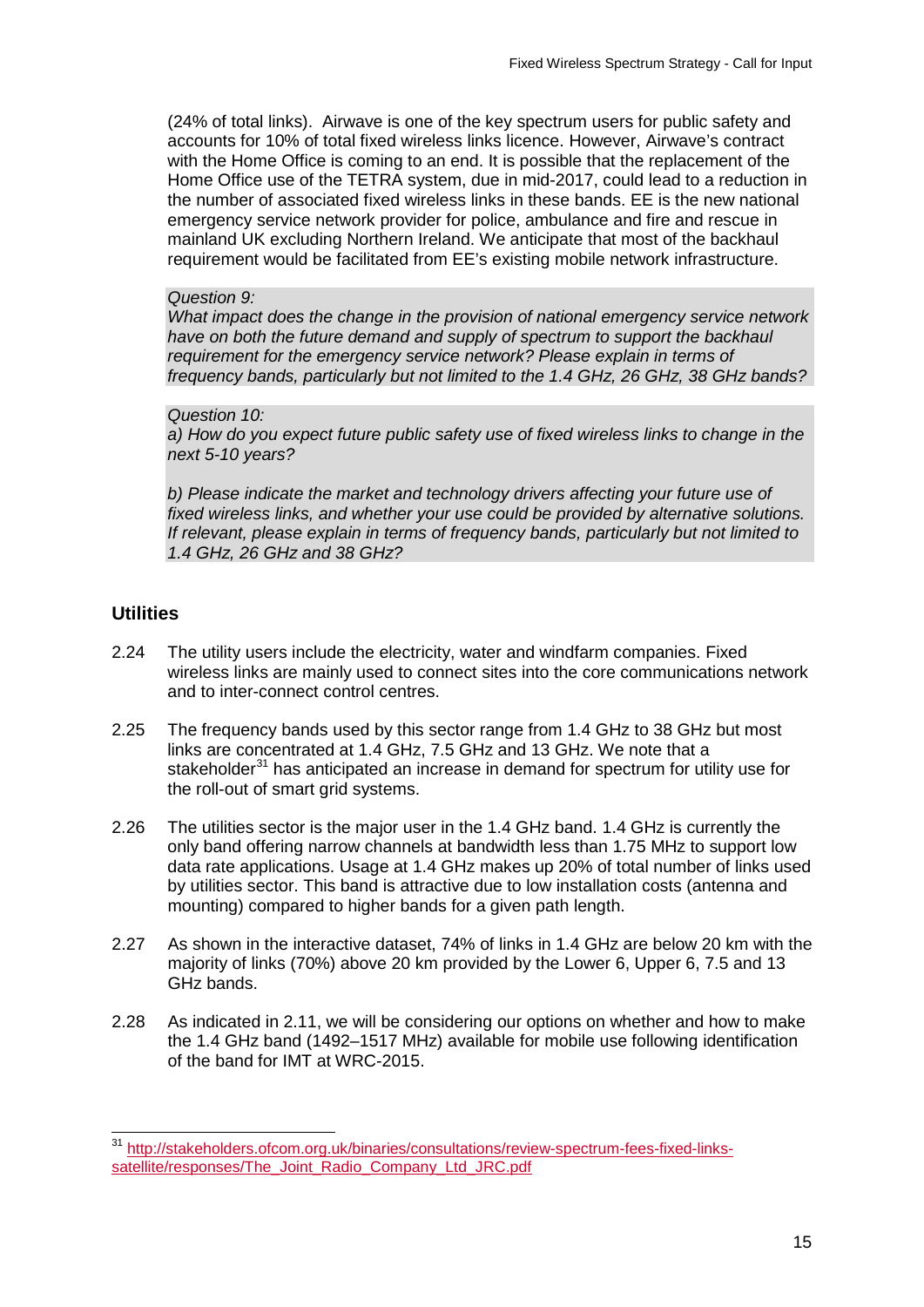2.29 Work on the implementation of fixed point to point narrow channels in the centre gaps of the Lower and Upper 6 GHz band has been completed in Europe<sup>[32](#page-18-0)</sup>. This could provide the possibility of an alternative band<sup>[33](#page-18-1)</sup> to accommodate narrowband links. Therefore, we would like to understand views on the suitability of using the 6 GHz band centre gaps and guard bands for the type of applications that currently use the 1.4 GHz band.

#### *Question 11:*

*Please indicate whether you consider that the guard band and centre gap of the 6 GHz band would be a suitable substitute for current and future 1.4 GHz applications, particularly in terms of costs to provide for like for like links and if not, the costs of alternative solutions. Please provide detailed evidence to support your answer.*

#### *Question 12:*

*a) How do you expect the utility sector's future use of fixed wireless links to change in the next 5-10 years?* 

*b) Please indicate the market and technology drivers affecting your future use of fixed wireless links, and whether your use could be provided by alternative solutions. For example, which part of the smart grid network will require fixed wireless links? If relevant, please explain in terms of frequency bands, particularly but not limited to the 1.4 GHz, 26 GHz and 38 GHz bands.*

## **Financial sector**

- 2.30 Since the Spectrum Review, we have seen increasing demand for low latency links from the financial services sector to support high frequency trading (HFT). The use of fixed wireless links reduces the time it takes to transmit trading instructions by a few milliseconds compared to fibre.
- 2.31 These links are mostly concentrated on specific routes between South West England/Ireland and London and/or between London and continental Europe, aiming to link major financial centres with the shortest routes. The links cover bands ranging from 4 GHz up to 70/80 GHz.
- 2.32 The financial sector is the main user in the 4 GHz band where most links are concentrated between Greater London and across the South East. As indicated in 2.12, the MDS update identifies the 3.6–3.8 GHz band as a high priority band and we are considering how spectrum can be made available for mobile use in this band.
- 2.33 55% of total links used by financial sector are in the self-coordinated 70/80 GHz band with bandwidths greater than 1 GHz. Continued demand in the coordinated part of the 70/80 GHz band at specific routes has meant that Ofcom has had to decline applications at those locations because all the available channels have been assigned.

<span id="page-18-0"></span><sup>&</sup>lt;sup>32</sup> http://www.erodocdb.dk/Docs/doc98/official/pdf/REC1406.PDF

<span id="page-18-1"></span><sup>&</sup>lt;sup>33</sup> New links will be subjected to existing coordination procedures with existing links operating in the lower and upper 6 GHz bands.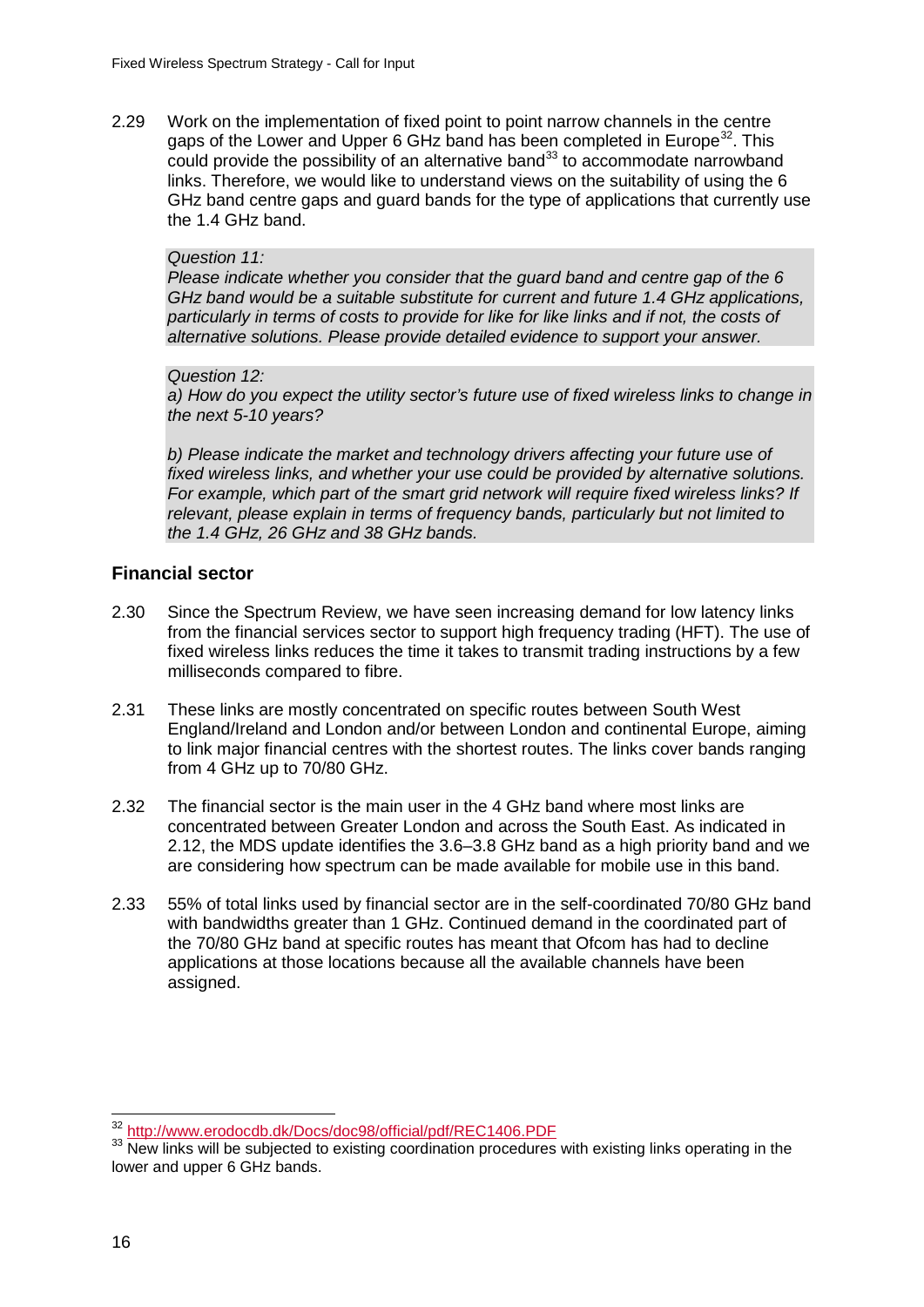*Question 13:*

*a) How do you expect the future requirements for fixed wireless links that support HFT applications to change over the next 5-10 years?* 

*b) Please indicate the market and technology drivers affecting your future use of fixed wireless links. If relevant, please explain in terms of frequency bands, particularly the 70/80 GHz band.*

## **Potential use by high altitude platform stations (HAPS) in the Fixed Service**

- 2.34 HAPS are stations operating at high altitudes, providing connectivity to a fixed ground terminal or between HAPS. HAPS offer a possible means to provide fixed broadband connectivity that would enable wireless broadband deployment in remote areas and where other communications infrastructure may not be available or suitable. They may also be used to provide communication in the event of a disaster.
- 2.35 One of the conclusions from the DCR is to guarantee universal broadband availability at sufficient speeds to meet modern consumer needs. We note that HAPS could play a role in complementing terrestrial and satellite delivery of broadband access technologies to deliver this goal.
- 2.36 WRC-19 will consider the need for additional spectrum identifications for use by HAPS and if the spectrum needs for HAPS cannot be met within the existing frequency identifications, WRC-19 will consider additional allocations in the 38–39.5 GHz band for identification on a global basis and the bands 21.4-22 GHz and 24.25- 27.5 GHz for ITU Region 2. Here it is noted that the 38 GHz band is also being studied for potential identification for 5G. In order to develop our international position for this, we would like to understand potential interest in deploying HAPS in the UK within this band and in general.
- 2.37 In response to our Call for Input on the Space Spectrum Strategy, a stakeholder  $34$ indicated that there is a need for additional Fixed Service identification for HAPS to enable high capacity communication, consistent with the throughput speeds available with 4G mobile technologies and planned for 5G technologies.

### *Question 14:*

*a) What is the future demand for HAPS in the UK both in terms of being a network provider and service provider? Please provide details including specific applications and envisaged deployment scenarios for HAPS.*

*b) How could sharing with existing fixed wireless links be facilitated? What would this mean in terms of the most appropriate authorisation regime to facilitate deployment of HAPS?*

# **Band specific issues**

2.38 In the previous section, we looked at sector specific issues. We are also keen to bring out band specific issues that may impact on current and future use of fixed

<span id="page-19-0"></span><sup>&</sup>lt;sup>34</sup> <http://stakeholders.ofcom.org.uk/binaries/consultations/space-science-cfi/responses/Facebook.pdf>  $\overline{a}$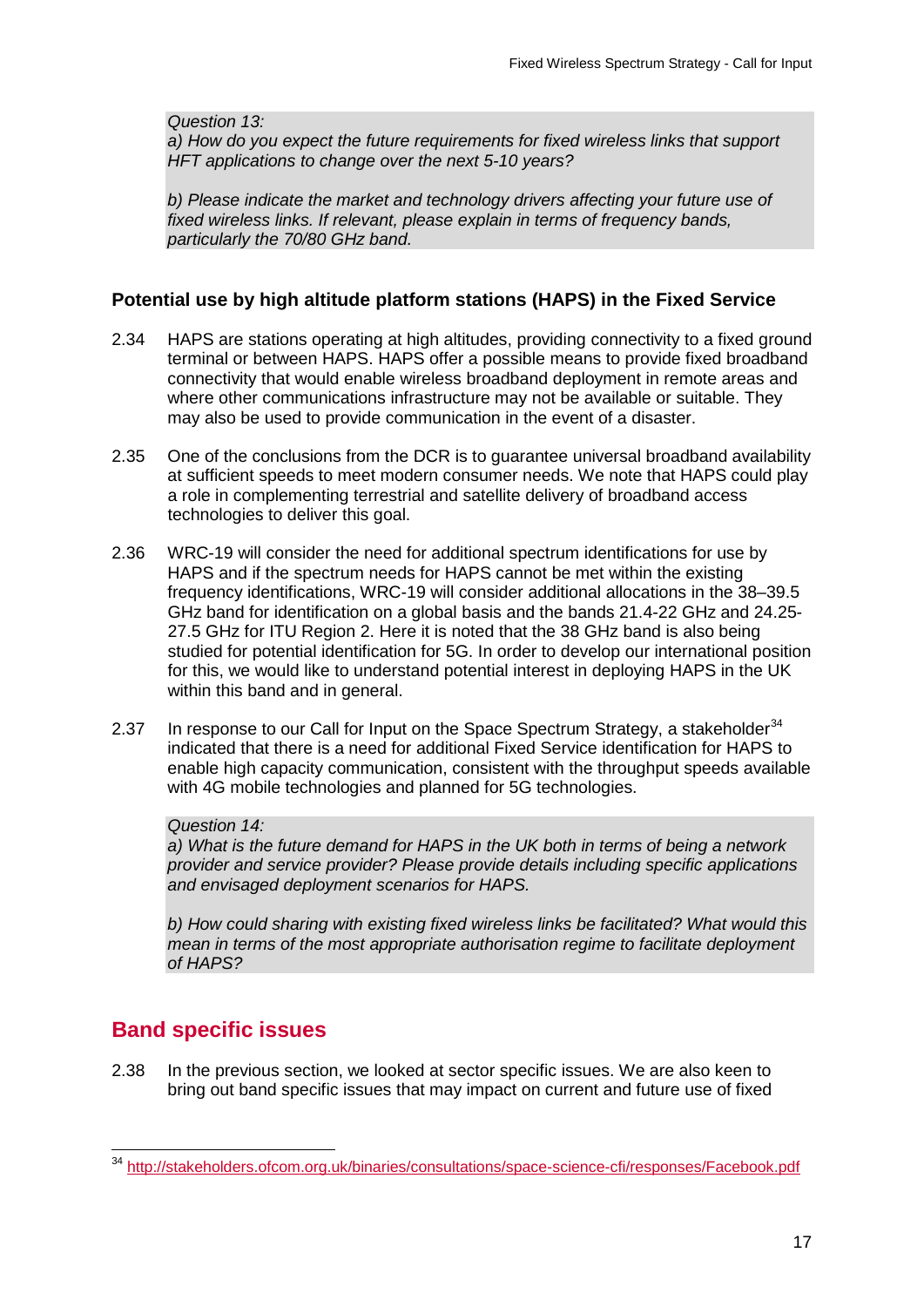wireless links. We are asking for your input to ensure we bring these bands into the wider context of future changes.

## **New Fixed Service bands and channel plans**

- 2.39 CEPT $^{35}$  $^{35}$  $^{35}$  has studied and demonstrated the technical feasibility $^{36}$  $^{36}$  $^{36}$  of introducing narrow band channels in the guard bands and centre gaps of existing channel plans for the Lower and Upper 6 GHz bands addressing compatibility issues with other services as well as within Fixed Service. This could provide a complementary band to the 1.4 GHz band for low capacity digital fixed wireless links.
- 2.40 CEPT has also studied<sup>[37](#page-20-2)</sup> as a long term option to combine the Lower 6 GHz band and Upper 6 GHz band to form a new channel plan. This could provide up to 5 paired 112 MHz very high capacity, wide channels for fixed wireless applications. There are practical implementation issues that need to be carefully considered to assess coexistence between the new band plan with existing channel plans in the Lower 6 GHz and Upper 6 GHz band and with potential narrowband channels within the guard bands.
- 2.41 The Government through the Public Sector Spectrum Release programme is advancing feasibility work on possible sharing between fixed wireless links and public sector users. The update published in April 16 indicated that up to 168 MHz of spectrum in the 7.9–8.4 GHz (8 GHz) band could be available for possible sharing with fixed wireless links.
- 2.42 There are also ongoing international activities to study channelling arrangements at the 92-115 GHz ("W" band) and 130–175 GHz ("D" band) for Fixed Service. These extremely high capacity bands could meet the demand including for future backhaul solutions for high capacity small cells. We would like to understand the potential applications envisaged to be deployed in these bands and the equipment availability timescales.
- 2.43 Work is also progressing in international groups in preparation for WRC-19 to identify frequency bands in the 275–450 GHz range for Fixed Services applications.

### *Question 15:*

*a) How could the 8 GHz band and narrowband channels within the guard bands and centre gaps of the existing channel plans for the 6 GHz band meet future demand for fixed wireless links if additional spectrum could be made available?*

*b) What types of applications do you consider would be of interest for these bands?*

*c) What is the status of fixed wireless links equipment availability in these bands?*

*Question 16: a) What is the demand for a combined Lower and Upper 6 GHz channel plan that could provide wider channels at 112 MHz bandwidth?* 

<span id="page-20-0"></span> $35$  European Conference of Postal and Telecommunications Administrations consist of 48 countries whose activities include co-operation on commercial, operational, regulatory and technical standardisations issues.<br><sup>36</sup> http://www.erodocdb.dk/Docs/doc98/official/pdf/REC1406.PDF  $\overline{a}$ 

<span id="page-20-2"></span><span id="page-20-1"></span><sup>37</sup> http://www.erodocdb.dk/doks/filedownload.aspx?fileid=4149&fileurl=http://www.erodocdb.dk/Docs/d [oc98/official/pdf/ECCREP235.PDF](http://www.erodocdb.dk/doks/filedownload.aspx?fileid=4149&fileurl=http://www.erodocdb.dk/Docs/doc98/official/pdf/ECCREP235.PDF)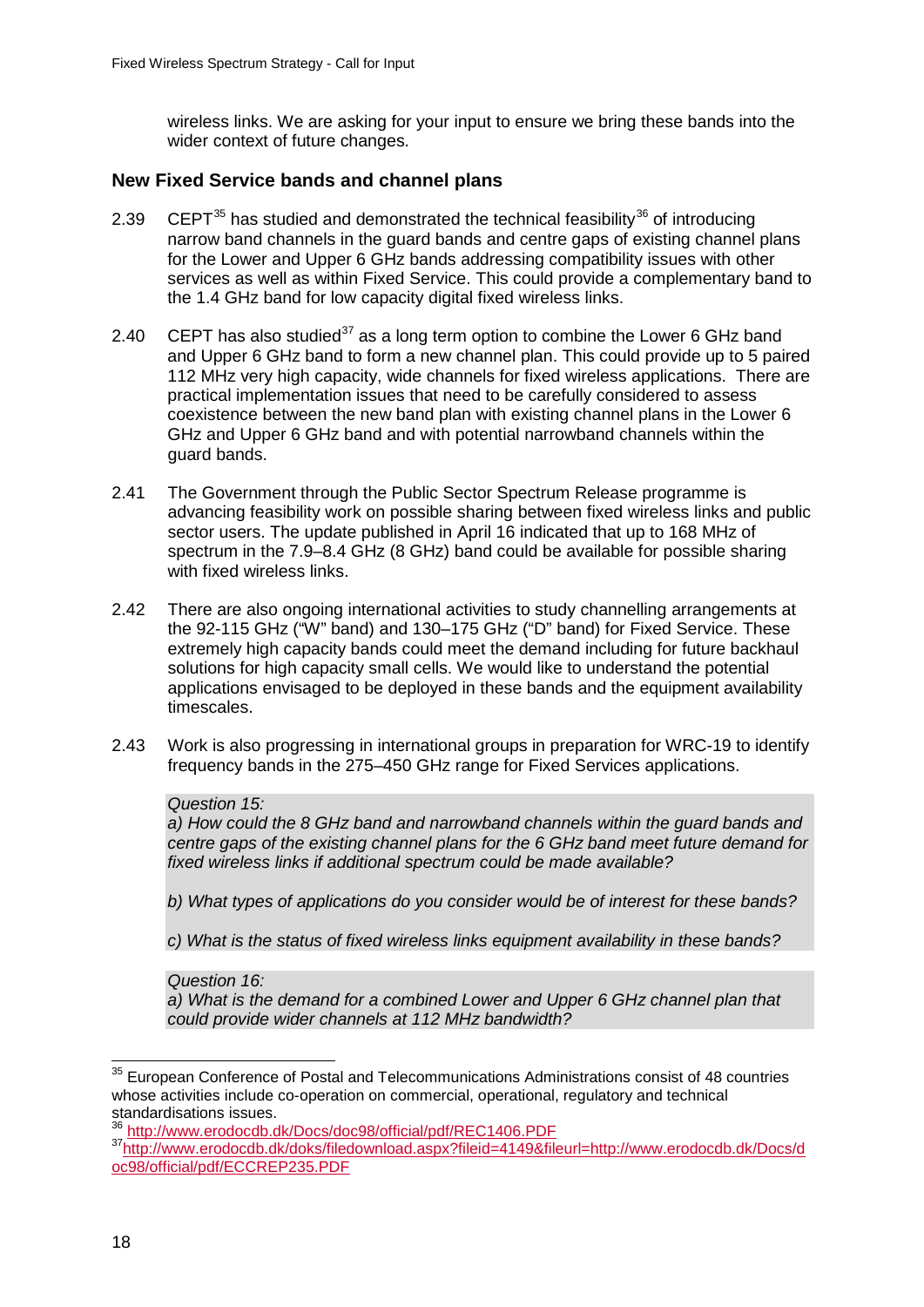*b) What are the practical implications for existing equipment that operates under the existing band plans who wish to migrate to the new band plan?* 

*c) What is the status of Fixed Service equipment availability for the wider 112 MHz channels in the combined Lower 6 GHz and Upper 6 GHz band?*

*Question 17:* 

*a) What are the applications envisaged in the W and D bands?* 

*b) What is the timescale of equipment availability for these bands?* 

*c) What would you consider to be the appropriate authorisation regime to facilitate access to spectrum in the W and D bands?*

*Question 18:* 

*a) Do you have a view on potential frequency bands between 275–450 GHz that could be suited for Fixed Service and for what applications?*

*b) What are the anticipated timescales for development of equipment and applications for these bands?*

## **Lightly used and unused Fixed Service bands**

2.44 There are a number of Fixed Service bands which are either lightly used or not used at all. These are shown in Table 4. There have been recent revisions made to the European harmonised channel plans for the 52 GHz $^{38}$  $^{38}$  $^{38}$  and 55 GHz $^{39}$  $^{39}$  $^{39}$  bands to provide options for wideband high capacity fixed wireless links to include 112 MHz channel bandwidths. We would like to understand future demand for these bands to support applications within the Fixed Service.

### **Table 4: Lightly used and unused Fixed Service bands**

| <b>Bands</b>         | Method of assignment for fixed wireless links                              |
|----------------------|----------------------------------------------------------------------------|
| 31 GHz <sup>40</sup> | <b>Externally managed</b>                                                  |
| 52 GHz <sup>41</sup> | Technically coordinated and assigned on a first come first<br>served basis |
| 55 GHz               | Technically coordinated and assigned on a first come first<br>served basis |
| 65 GHz               | Light licenced on a self-coordinated basis                                 |

<span id="page-21-0"></span>[38http://www.erodocdb.dk/doks/filedownload.aspx?fileid=1607&fileurl=http://www.erodocdb.dk/Docs/do](http://www.erodocdb.dk/doks/filedownload.aspx?fileid=1607&fileurl=http://www.erodocdb.dk/Docs/doc98/official/pdf/ERCREC1211.PDF) [c98/official/pdf/ERCREC1211.PDF](http://www.erodocdb.dk/doks/filedownload.aspx?fileid=1607&fileurl=http://www.erodocdb.dk/Docs/doc98/official/pdf/ERCREC1211.PDF) -

<span id="page-21-1"></span>[39http://www.erodocdb.dk/doks/filedownload.aspx?fileid=1610&fileurl=http://www.erodocdb.dk/Docs/d](http://www.erodocdb.dk/doks/filedownload.aspx?fileid=1610&fileurl=http://www.erodocdb.dk/Docs/doc98/official/pdf/REC1212.PDF) [oc98/official/pdf/REC1212.PDF](http://www.erodocdb.dk/doks/filedownload.aspx?fileid=1610&fileurl=http://www.erodocdb.dk/Docs/doc98/official/pdf/REC1212.PDF)

<span id="page-21-2"></span> $40$  The 31 – 31.3 GHz band is identified for HAPS (ground to HAPS) in several countries mainly in Asia.

<span id="page-21-3"></span> $41$  Being considered for study for 5G and fixed satellite service at WRC-19.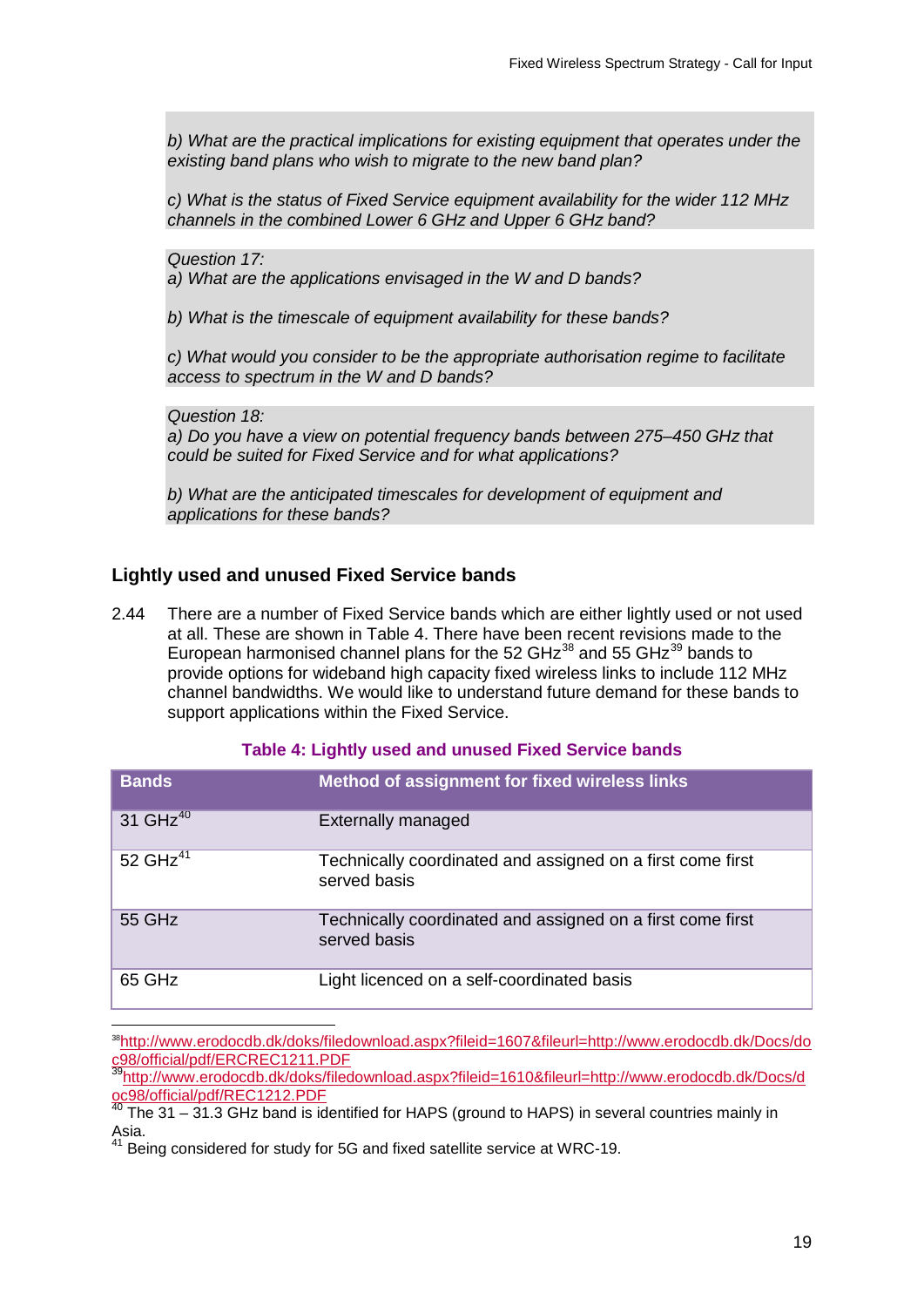*Question 19: a) What is the future demand for bands listed in Table 4 for Fixed Service applications?*

*b) What is the status of fixed wireless links equipment availability in these bands?*

## **Other issues**

2.45 In this Call for Input, we have referred to areas that we consider to have the most likely impact on the Fixed Service Sector. However, we would welcome other information which you consider is relevant to our review regarding possible changes in demand for fixed wireless links.

### *Question 20:*

*Are there other aspects of the review on which you have evidence that would help inform our consideration of future developments in the Fixed Service sector? If so please provide as much evidence possible.*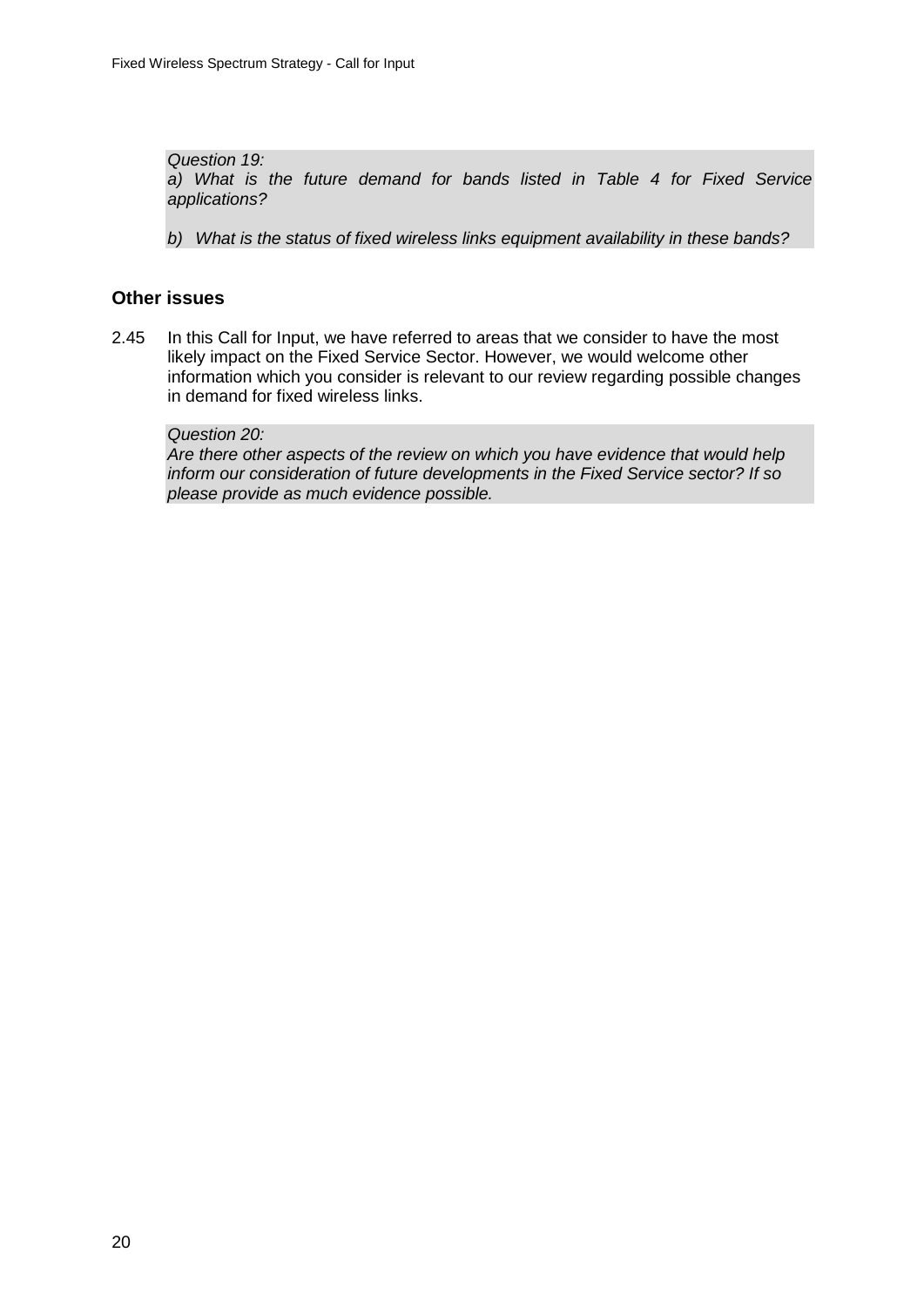# **Section 3**

# <span id="page-23-0"></span>**Next steps**

- 3.1 Stakeholders have until 19 September 2016 to respond to this Call for Input. During that time, we intend to engage with stakeholders in bilateral meetings. Any stakeholders wishing to have such a meeting should contact the Ofcom project team as soon as possible.
- 3.2 We expect to publish an update towards the end of the year. Whether this includes formal proposals for changes to the management of these bands will depend in part on the nature of the information provided in response to the Call for Input.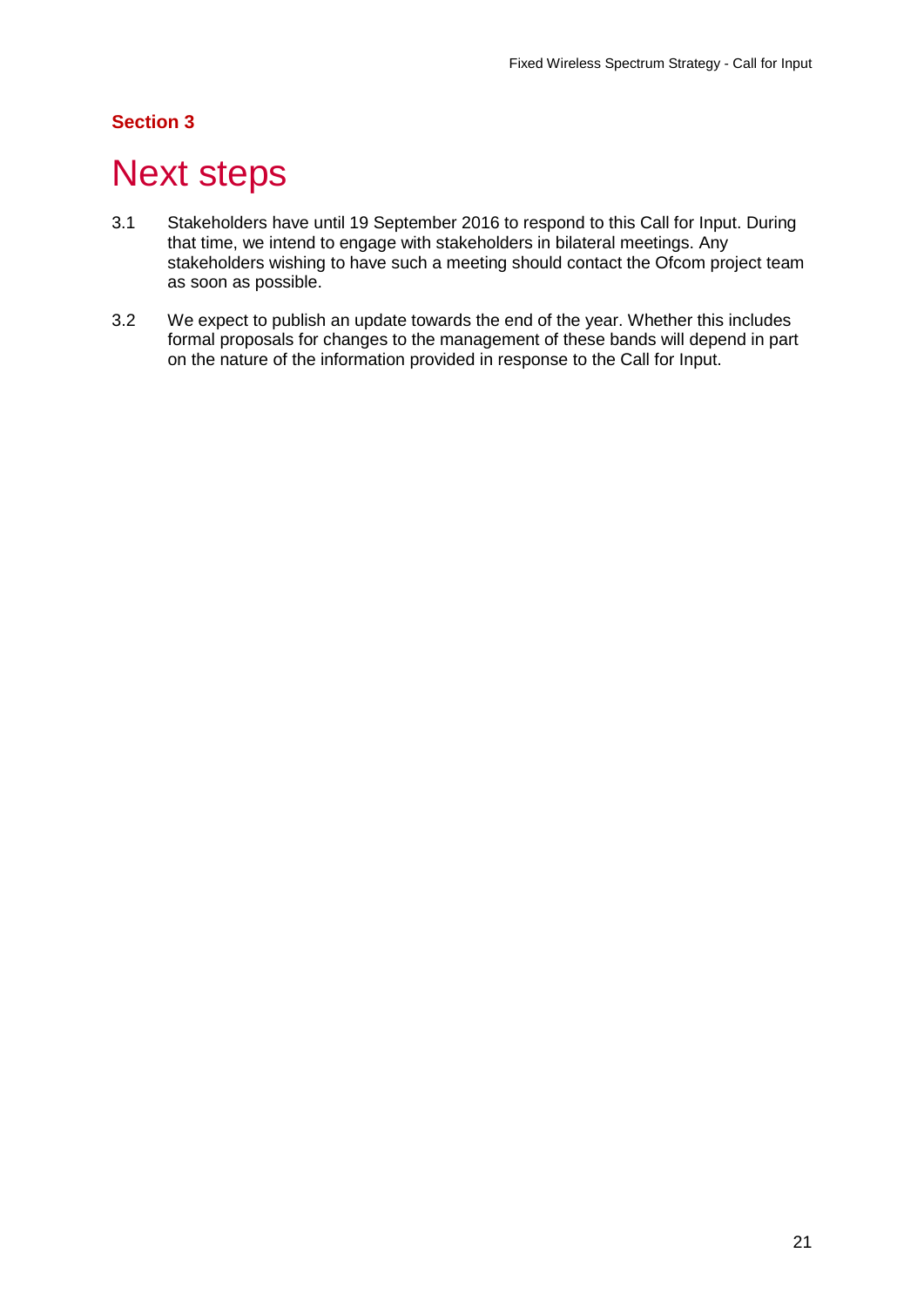## **Annex 1**

# <span id="page-24-0"></span>Responding to this consultation

## **How to respond**

- A1.1 Ofcom invites written views and comments on the issues raised in this document, to be made **by 5pm on 19 September 2016**.
- A1.2 Ofcom strongly prefers to receive responses using the online web form at [https://stakeholders.ofcom.org.uk/consultations/call-for-inputs-fixed-wireless](https://stakeholders.ofcom.org.uk/consultations/call-for-inputs-fixed-wireless-spectrum-strategy/howtorespond/form)[spectrum-strategy/howtorespond/form,](https://stakeholders.ofcom.org.uk/consultations/call-for-inputs-fixed-wireless-spectrum-strategy/howtorespond/form) as this helps us to process the responses quickly and efficiently. We would also be grateful if you could assist us by completing a response cover sheet (see Annex 3), to indicate whether or not there are confidentiality issues. This response coversheet is incorporated into the online web form questionnaire.
- A1.3 For larger consultation responses particularly those with supporting charts, tables or other data - please email [FSReview@ofcom.org.uk](mailto:FSReview@ofcom.org.uk) attaching your response in Microsoft Word format, together with a consultation response coversheet.
- A1.4 Responses may alternatively be posted to the address below, marked with the title of the consultation.

Mrinal Patel 3/179 Spectrum Group Riverside House 2A Southwark Bridge Road London SE1 9HA

- A1.5 Note that we do not need a hard copy in addition to an electronic version. Ofcom will acknowledge receipt of responses if they are submitted using the online web form but not otherwise.
- A1.6 It would be helpful if your response could include direct answers to the questions asked in this document, which are listed together at Annex 4. It would also help if you can explain why you hold your views and how Ofcom's proposals would impact on you.

## **Further information**

A1.7 If you want to discuss the issues and questions raised in this consultation, or need advice on the appropriate form of response, please contact Mrinal Patel on 020 7981 3127 or [mrinal.patel@ofcom.org.uk](mailto:mrinal.patel@ofcom.org.uk) .

# **Confidentiality**

A1.8 We believe it is important for everyone interested in an issue to see the views expressed by consultation respondents. We will therefore usually publish all responses on our website, [www.ofcom.org.uk,](http://www.ofcom.org.uk/) ideally on receipt. If you think your response should be kept confidential, can you please specify what part or whether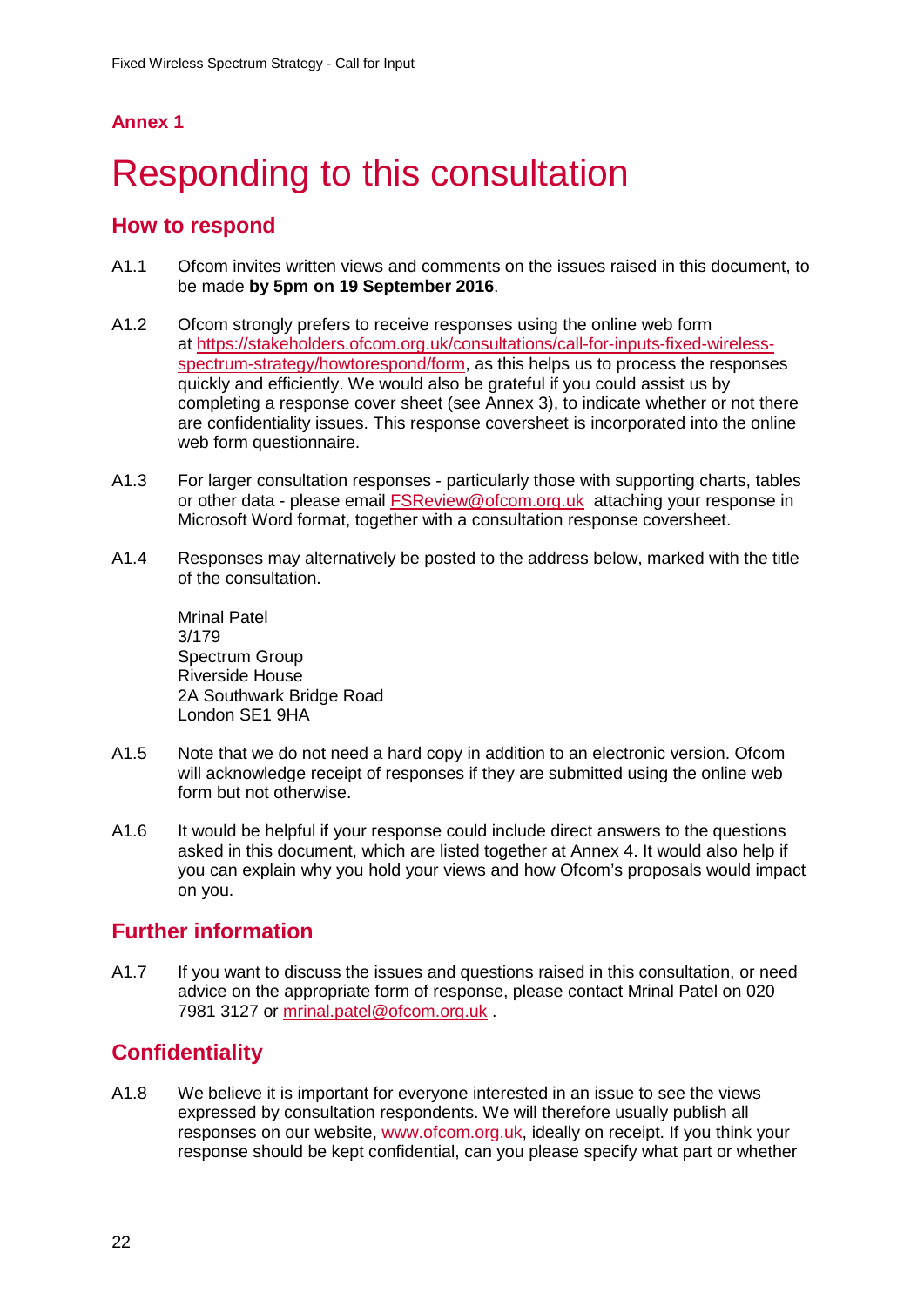all of your response should be kept confidential, and specify why. Please also place such parts in a separate annex.

- A1.9 If someone asks us to keep part or all of a response confidential, we will treat this request seriously and will try to respect this. But sometimes we will need to publish all responses, including those that are marked as confidential, in order to meet legal obligations.
- A1.10 Please also note that copyright and all other intellectual property in responses will be assumed to be licensed to Ofcom to use. Ofcom's approach on intellectual property rights is explained further on its website at [http://www.ofcom.org.uk/terms](http://www.ofcom.org.uk/terms-of-use/)[of-use/](http://www.ofcom.org.uk/terms-of-use/)

## **Next steps**

- A1.11 Following the end of the consultation period, Ofcom intends to publish an update in Q3 2016/17.
- A1.12 Please note that you can register to receive free mail Updates alerting you to the publications of relevant Ofcom documents. For more details please see:<http://www.ofcom.org.uk/email-updates/>

## **Ofcom's consultation processes**

- A1.13 Ofcom seeks to ensure that responding to a consultation is easy as possible. For more information please see our consultation principles in Annex 2.
- A1.14 If you have any comments or suggestions on how Ofcom conducts its consultations, please call our consultation helpdesk on 020 7981 3003 or e-mail us at [consult@ofcom.org.uk](mailto:consult@ofcom.org.uk) . We would particularly welcome thoughts on how Ofcom could more effectively seek the views of those groups or individuals, such as small businesses or particular types of residential consumers, who are less likely to give their opinions through a formal consultation.
- A1.15 If you would like to discuss these issues or Ofcom's consultation processes more generally you can alternatively contact Steve Gettings, Acting Secretary to the Corporation, who is Ofcom's consultation champion:

Steve Gettings **Ofcom** Riverside House 2a Southwark Bridge Road London SE1 9HA

Tel: 020 7981 3601

Email Steve.Gettings@ofcom.org.uk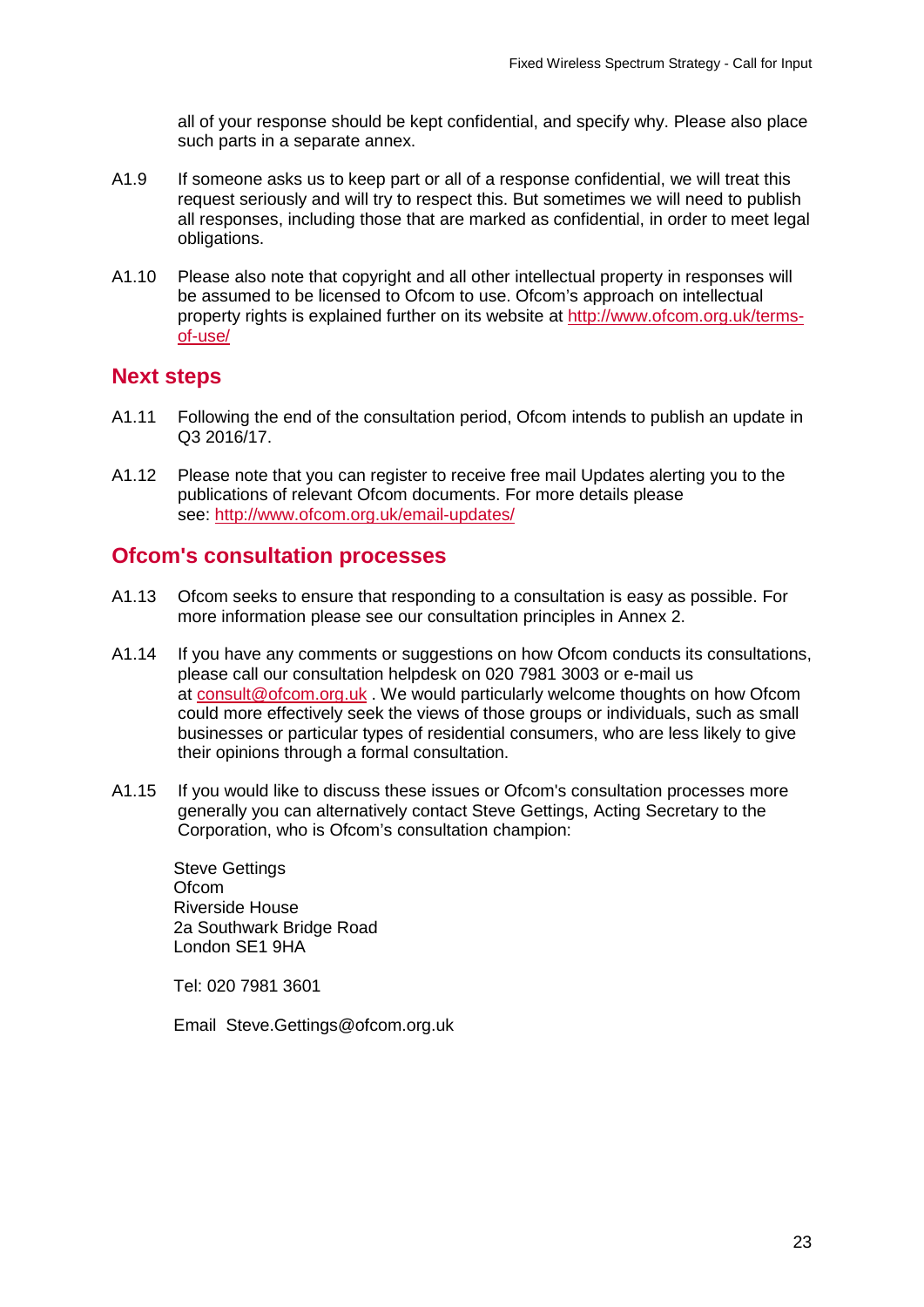# **Annex 2**

# <span id="page-26-0"></span>**Ofcom's consultation principles**

A2.1 Ofcom has published the following seven principles that it will follow for each public written consultation:

## **Before the consultation**

A2.2 Where possible, we will hold informal talks with people and organisations before announcing a big consultation to find out whether we are thinking in the right direction. If we do not have enough time to do this, we will hold an open meeting to explain our proposals shortly after announcing the consultation.

## **During the consultation**

- A2.3 We will be clear about who we are consulting, why, on what questions and for how long.
- A2.4 We will make the consultation document as short and simple as possible with a summary of no more than two pages. We will try to make it as easy as possible to give us a written response. If the consultation is complicated, we may provide a shortened Plain English Guide for smaller organisations or individuals who would otherwise not be able to spare the time to share their views.
- A2.5 We will consult for up to 10 weeks depending on the potential impact of our proposals.
- A2.6 A person within Ofcom will be in charge of making sure we follow our own guidelines and reach out to the largest number of people and organisations interested in the outcome of our decisions. Ofcom's 'Consultation Champion' will also be the main person to contact with views on the way we run our consultations.
- A2.7 If we are not able to follow one of these principles, we will explain why.

## **After the consultation**

A2.8 We think it is important for everyone interested in an issue to see the views of others during a consultation. We would usually publish all the responses we have received on our website. In our statement, we will give reasons for our decisions and will give an account of how the views of those concerned helped shape those decisions.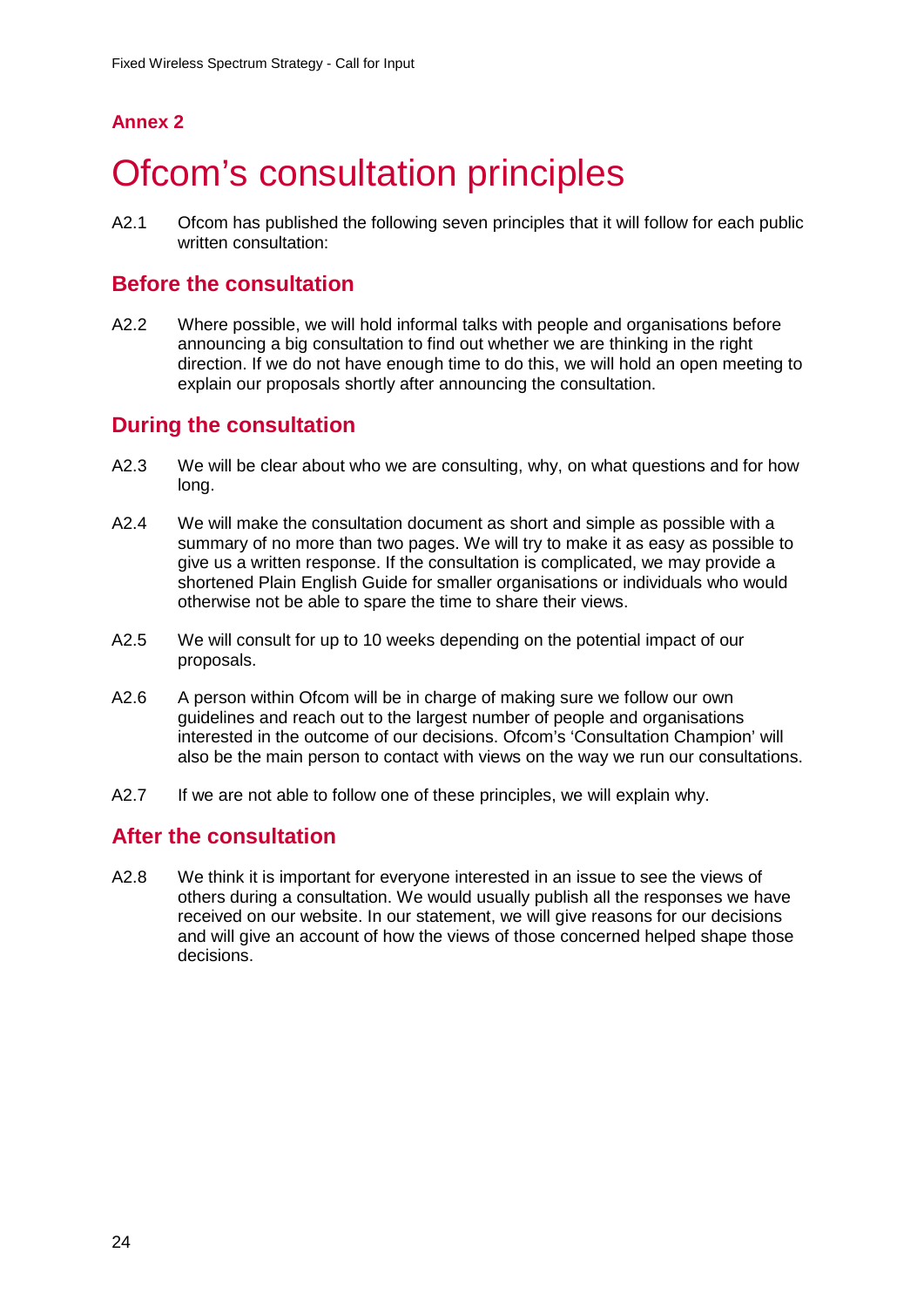# **Annex 3**

# <span id="page-27-0"></span>3 Consultation response cover sheet

- A3.1 In the interests of transparency and good regulatory practice, we will publish all consultation responses in full on our website, [www.ofcom.org.uk.](http://www.ofcom.org.uk/)
- A3.2 We have produced a coversheet for responses (see below) and would be very grateful if you could send one with your response (this is incorporated into the online web form if you respond in this way). This will speed up our processing of responses, and help to maintain confidentiality where appropriate.
- A3.3 The quality of consultation can be enhanced by publishing responses before the consultation period closes. In particular, this can help those individuals and organisations with limited resources or familiarity with the issues to respond in a more informed way. Therefore Ofcom would encourage respondents to complete their coversheet in a way that allows Ofcom to publish their responses upon receipt, rather than waiting until the consultation period has ended.
- A3.4 We strongly prefer to receive responses via the online web form which incorporates the coversheet. If you are responding via email, post or fax you can download an electronic copy of this coversheet in Word or RTF format from the 'Consultations' section of our website at [http://stakeholders.ofcom.org.uk/consultations/consultation-response](http://stakeholders.ofcom.org.uk/consultations/consultation-response-coversheet/)[coversheet/.](http://stakeholders.ofcom.org.uk/consultations/consultation-response-coversheet/)
- A3.5 Please put any parts of your response you consider should be kept confidential in a separate annex to your response and include your reasons why this part of your response should not be published. This can include information such as your personal background and experience. If you want your name, address, other contact details, or job title to remain confidential, please provide them in your cover sheet only, so that we don't have to edit your response.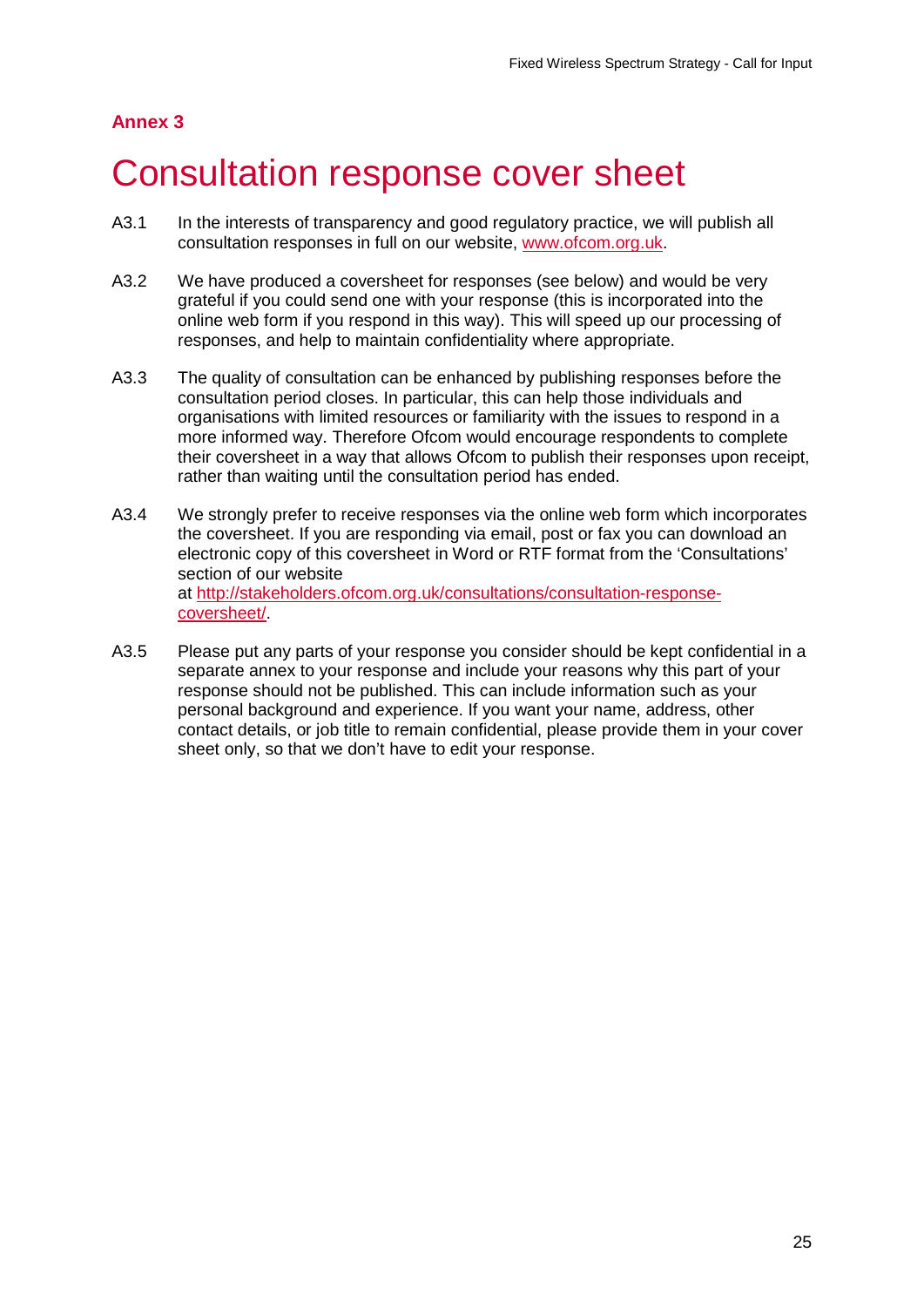# **Cover sheet for response to an Ofcom consultation**

| <b>BASIC DETAILS</b>                                                                                                                                                                                                                                                                                                                                                                                                                                                |  |  |  |  |  |
|---------------------------------------------------------------------------------------------------------------------------------------------------------------------------------------------------------------------------------------------------------------------------------------------------------------------------------------------------------------------------------------------------------------------------------------------------------------------|--|--|--|--|--|
| Consultation title:                                                                                                                                                                                                                                                                                                                                                                                                                                                 |  |  |  |  |  |
| To (Ofcom contact):                                                                                                                                                                                                                                                                                                                                                                                                                                                 |  |  |  |  |  |
| Name of respondent:                                                                                                                                                                                                                                                                                                                                                                                                                                                 |  |  |  |  |  |
| Representing (self or organisation/s):                                                                                                                                                                                                                                                                                                                                                                                                                              |  |  |  |  |  |
| Address (if not received by email):                                                                                                                                                                                                                                                                                                                                                                                                                                 |  |  |  |  |  |
| <b>CONFIDENTIALITY</b>                                                                                                                                                                                                                                                                                                                                                                                                                                              |  |  |  |  |  |
| Please tick below what part of your response you consider is confidential, giving your<br>reasons why                                                                                                                                                                                                                                                                                                                                                               |  |  |  |  |  |
| Nothing<br>Name/contact details/job title                                                                                                                                                                                                                                                                                                                                                                                                                           |  |  |  |  |  |
| Organisation<br>Whole response                                                                                                                                                                                                                                                                                                                                                                                                                                      |  |  |  |  |  |
| Part of the response<br>If there is no separate annex, which parts?                                                                                                                                                                                                                                                                                                                                                                                                 |  |  |  |  |  |
| If you want part of your response, your name or your organisation not to be published, can<br>Ofcom still publish a reference to the contents of your response (including, for any<br>confidential parts, a general summary that does not disclose the specific information or<br>enable you to be identified)?                                                                                                                                                     |  |  |  |  |  |
| <b>DECLARATION</b>                                                                                                                                                                                                                                                                                                                                                                                                                                                  |  |  |  |  |  |
| I confirm that the correspondence supplied with this cover sheet is a formal consultation<br>response that Ofcom can publish. However, in supplying this response, I understand that<br>Ofcom may need to publish all responses, including those which are marked as confidential,<br>in order to meet legal obligations. If I have sent my response by email, Ofcom can disregard<br>any standard e-mail text about not disclosing email contents and attachments. |  |  |  |  |  |
| Ofcom seeks to publish responses on receipt. If your response is<br>non-confidential (in whole or in part), and you would prefer us to<br>publish your response only once the consultation has ended, please tick here.                                                                                                                                                                                                                                             |  |  |  |  |  |
| Signed (if hard copy)<br>Name                                                                                                                                                                                                                                                                                                                                                                                                                                       |  |  |  |  |  |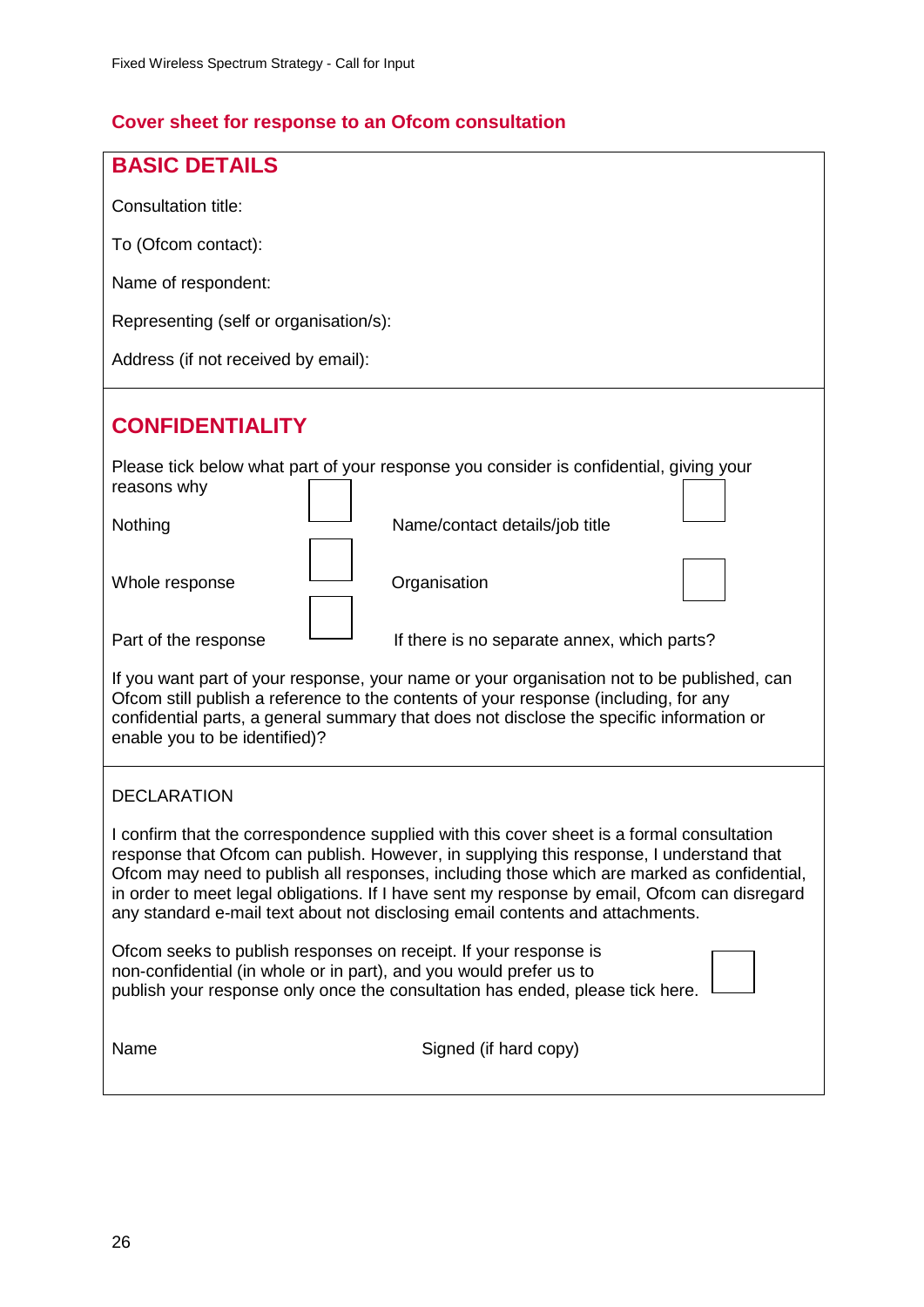### **Annex 4**

# <span id="page-29-0"></span>**Consultation questions**

#### *Question 1:*

a) Please indicate which user type given in Table 1 best describes your use of fixed *wireless links?* 

*b) If you are a telecom network operator or an organisation providing wireless solutions for different user types, please indicate where possible, a breakdown of the percentage of fixed wireless links used to support the different user types i.e. mobile network operator, emergency services etc.*

#### *Question 2:*

*a) Please indicate the applications provided by your use of fixed wireless links and the benefits these provide to citizens and consumers.* 

*b) For each application, please indicate the frequency band used and the rationale for choosing that band, i.e. the application specific characteristics that affect your specific choice of frequency band.* 

*c) For each link, please provide details of the application supported.*

### *Question 3:*

a) How do you envisage the current and future applications provided by your use of *fixed wireless links to change in the next 5-10 years?* 

*b) What market trends and drivers will affect the use of fixed wireless links to deliver the relevant applications in the future?* 

*c) What bands will be relevant to support the future changes?* 

*d) Could your use of fixed wireless links be provided by alternative solutions? If so please give details of alternatives.*

#### *Question 4:*

*a) How will Fixed Service equipment continue to evolve to meet the increasing capacity requirements?* 

*b) What is the timescale for implementation in equipment?*

#### *Question 5:*

*a) What capacity enhancing techniques are you deploying or intend to deploy?* 

*b) How does this affect your future demand for spectrum?*

*c) Do you see any barriers in the current authorisation approaches preventing use of such technology? If so, please indicate the changes you consider would be required to facilitate this?*

*Question 6:* 

*a) How do you expect future mobile backhaul network architecture to evolve as part of the 5G ecosystem?*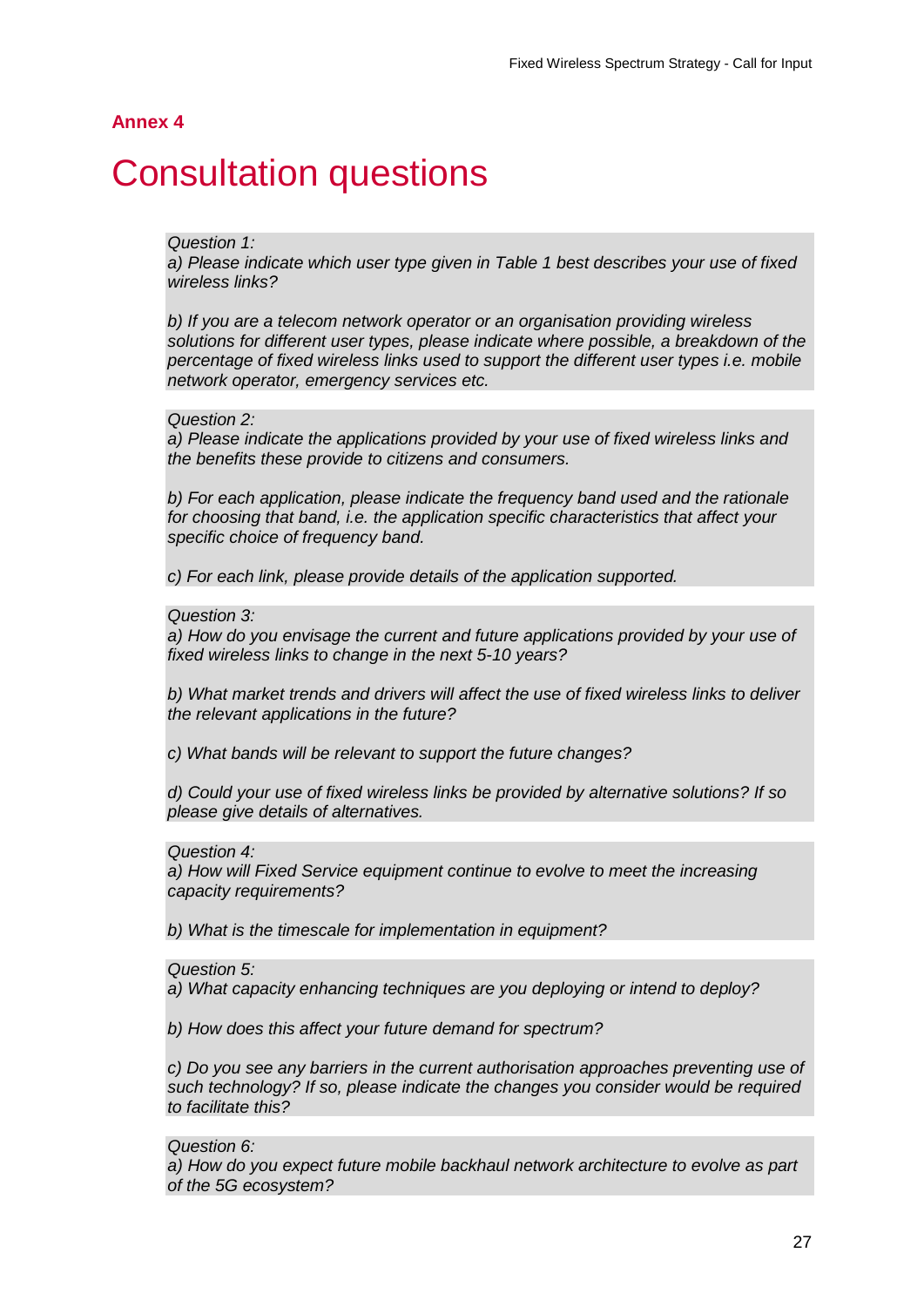*b) How would this impact on future demand for fixed wireless links as a backhaul solution in the next 5-10 years and beyond? Please explain in terms of specific*  frequency bands *i.e.* which bands will be important for macro and small cell backhaul *and why.* 

*c) What is the most appropriate authorisation regime to facilitate this?* 

#### *Question 7:*

*For each Fixed Service band[42](#page-30-0) currently identified for study for 5G under WRC-15 Agenda Item 1.13 and 3.6–3.8 GHz band, please explain the impact on your backhaul use should the bands be identified and be repurposed for 5G given that the viability of in-band sharing between mobile access and backhaul is currently being studied.* 

#### *Question 8*

*a) What is the current use in the block assigned bands at 10 GHz, 28 GHz, 32 GHz and 42 GHz bands and how do you expect usage in these bands to evolve given that the 32 GHz and 42 GHz bands are also being considered for study for 5G globally?* 

*b) For each band, please provide details including geographic location of each fixed wireless link deployed and the application it supports. Where these bands are used for fixed wireless links, please give details in terms of the capacity supported and total numbers of links deployed.*

#### *Question 9:*

*What impact does the change in the provision of national emergency service network*  have on both the future demand and supply of spectrum to support the backhaul requirement for the emergency service network? Please explain in terms of *frequency bands, particularly but not limited to the 1.4 GHz, 26 GHz, 38 GHz bands?*

#### *Question 10:*

*a) How do you expect future public safety use of fixed wireless links to change in the next 5-10 years?* 

*b) Please indicate the market and technology drivers affecting your future use of fixed wireless links, and whether your use could be provided by alternative solutions. If relevant, please explain in terms of frequency bands, particularly but not limited to 1.4 GHz, 26 GHz and 38 GHz?* 

#### *Question 11:*

*Please indicate whether you consider that the guard band and centre gap of the 6 GHz band would be a suitable substitute for current and future 1.4 GHz applications, particularly in terms of costs to provide for like for like links and if not, the costs of alternative solutions. Please provide detailed evidence to support your answer.*

#### *Question 12:*

*a) How do you expect the utility sector's future use of fixed wireless links to change in the next 5-10 years?* 

*b) Please indicate the market and technology drivers affecting your future use of fixed wireless links, and whether your use could be provided by alternative solutions. For example, which part of the smart grid network will require fixed wireless links? If* 

<span id="page-30-0"></span><sup>42</sup> 26 GHz, 38 GHz, 52, GHz, 70/80 GHz  $\overline{a}$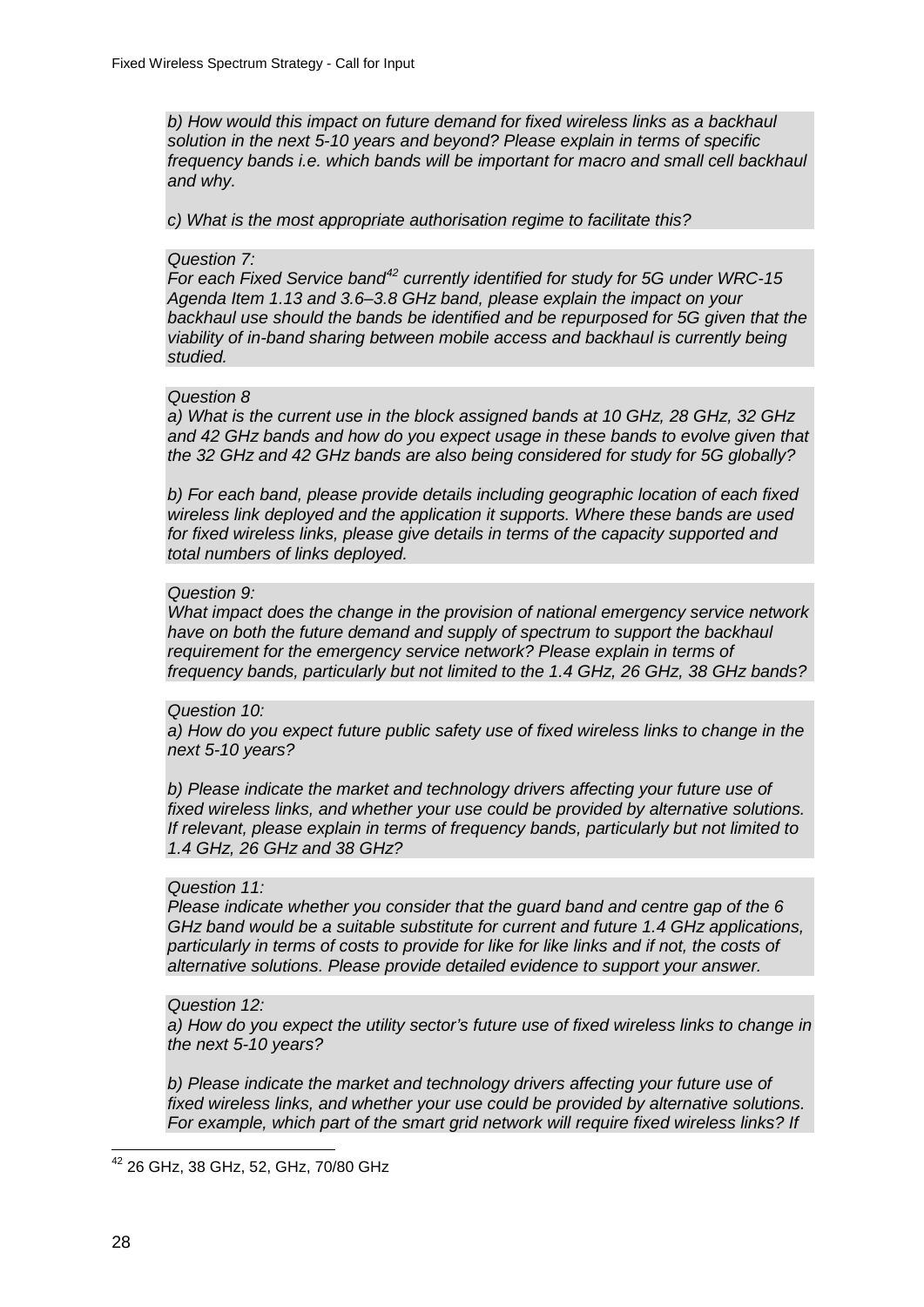*relevant, please explain in terms of frequency bands, particularly but not limited to the 1.4 GHz, 26 GHz and 38 GHz bands.* 

*Question 13:* 

*a) How do you expect the future requirements for fixed wireless links that support HFT applications to change over the next 5-10 years?* 

*b) Please indicate the market and technology drivers affecting your future use of fixed wireless links. If relevant, please explain in terms of frequency bands, particularly the 70/80 GHz band.* 

*Question 14:* 

*a) What is the future demand for HAPS in the UK both in terms of being a network provider and service provider? Please provide details including specific applications and envisaged deployment scenarios for HAPS.* 

*b) How could sharing with existing fixed wireless links be facilitated? What would this mean in terms of the most appropriate authorisation regime to facilitate deployment of HAPS?*

#### *Question 15:*

*a) How could the 8 GHz band and narrowband channels within the guard bands and centre gaps of the existing channel plans for the 6 GHz band meet future demand for fixed wireless links if additional spectrum could be made available?* 

*b) What types of applications do you consider would be of interest for these bands?* 

*c) What is the status of fixed wireless links equipment availability in these bands?*

#### *Question 16:*

*a) What is the demand for a combined Lower and Upper 6 GHz channel plan that could provide wider channels at 112 MHz bandwidth?* 

*b) What are the practical implications for existing equipment that operates under the existing band plans who wish to migrate to the new band plan?* 

*c) What is the status of Fixed Service equipment availability for the wider 112 MHz channels in the combined Lower 6 GHz and Upper 6 GHz band?*

*Question 17:* 

*a) What are the applications envisaged in the W and D bands?* 

*b) What is the timescale of equipment availability for these bands?* 

*c) What would you consider to be the appropriate authorisation regime to facilitate access to spectrum in the W and D bands?*

#### *Question 18:*

*a) Do you have a view on potential frequency bands between 275–450 GHz that could be suited for Fixed Service and for what applications?* 

*b) What are the anticipated timescales for the development of equipment and applications for these bands?*